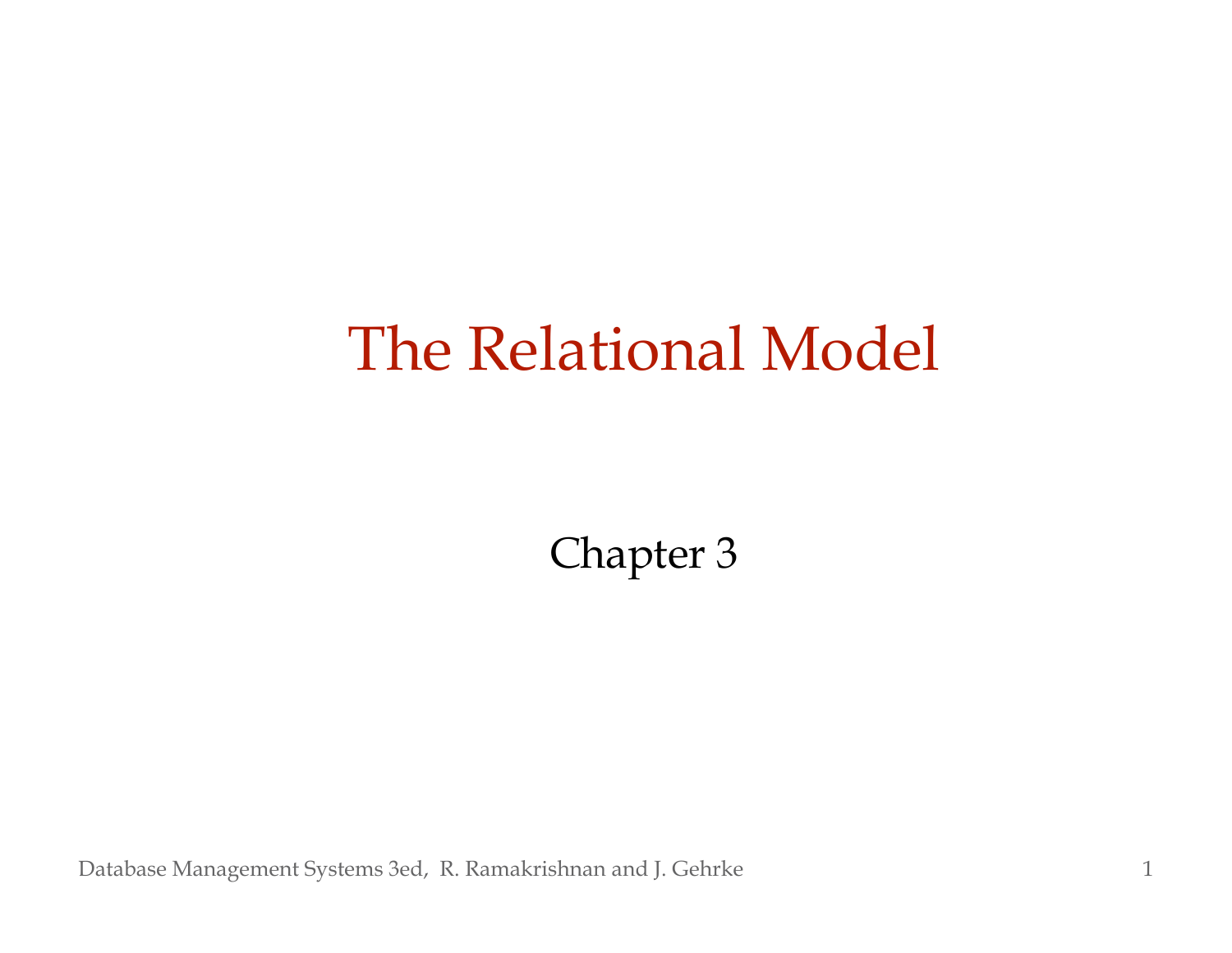# Why Study the Relational Model?

- **Most widely used model.** 
	- Vendors: IBM, Informix, Microsoft, Oracle, Sybase, etc.
- **"Legacy systems" in older models** 
	- E.G., IBM's IMS
- Recent competitor: object-oriented model
	- ObjectStore, Versant, Ontos
	- A synthesis emerging: *object-relational model*
		- Informix Universal Server, UniSQL, O2, Oracle, DB2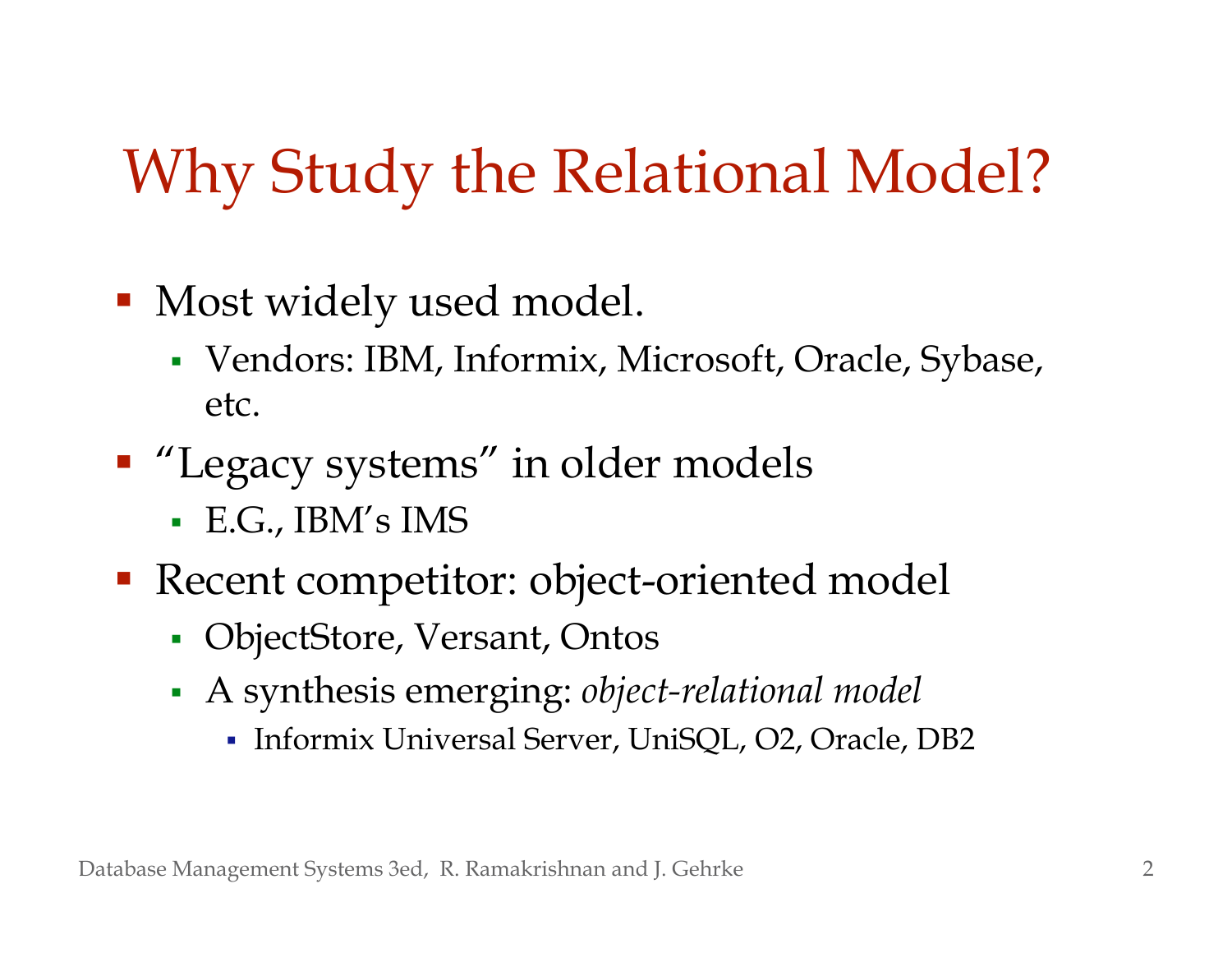#### Relational Database: Definitions

- *Relational database:* a set of *relations*
- *Relation:* made up of 2 parts:
	- *Instance* : a *table*, with rows and columns. #Rows = *cardinality*, #fields = *degree / arity.*
	- *Schema* : specifies name of relation, plus name and type of each column.
		- E.G. Students(*sid*: string, *name*: string, *login*: string, *age*: integer, *gpa*: real).
- Can think of a relation as a *set* of rows or *tuples* (i.e., all rows are distinct).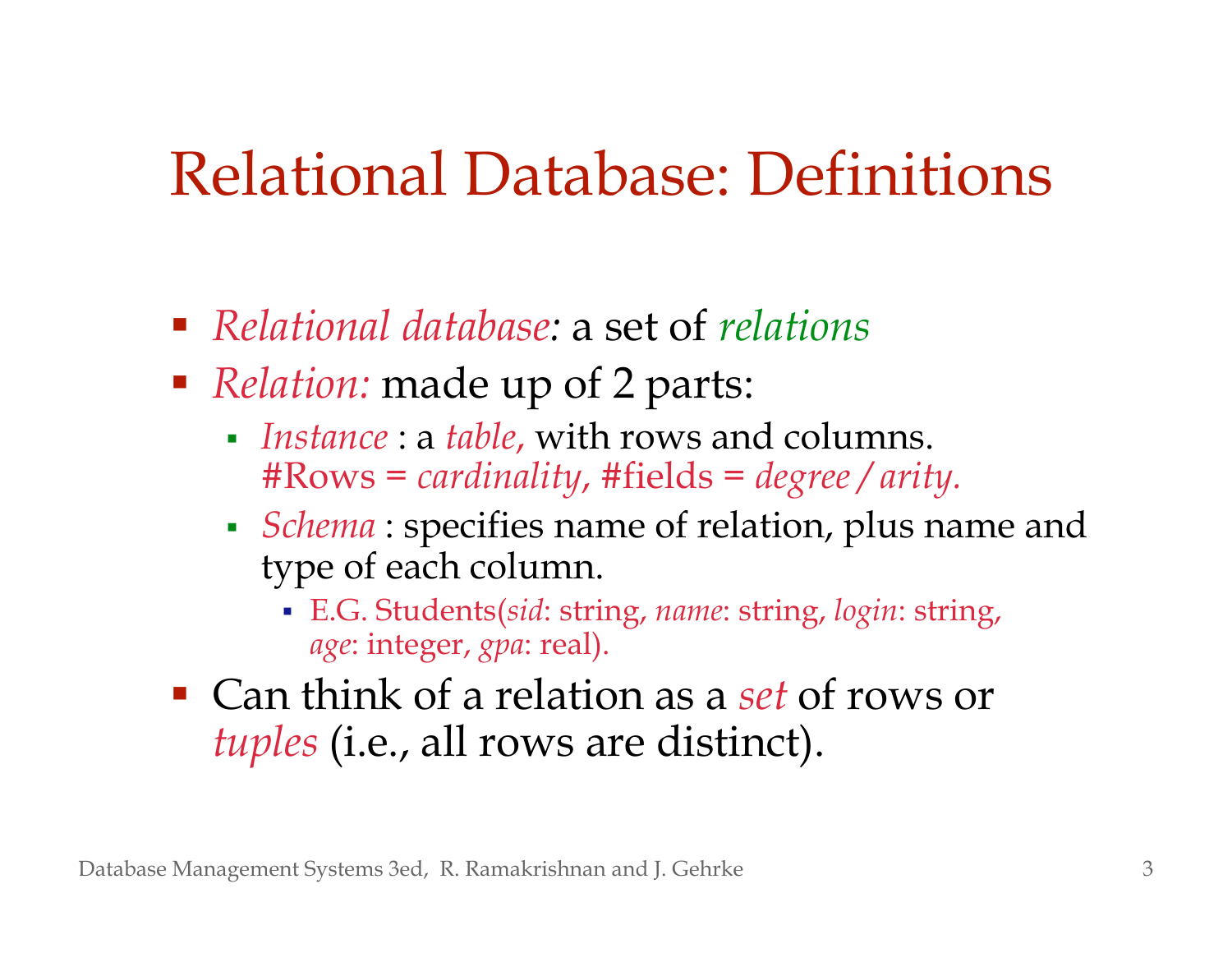#### Example Instance of Students Relation

| sid | name | login                  | age | gpa |
|-----|------|------------------------|-----|-----|
|     |      | 53666 Jones jones@cs   | 18  | 3.4 |
|     |      | 53688 Smith smith@eecs | 18  | 3.2 |
|     |      | 53650 Smith smith@math | 19  | 3.8 |

- $\triangleleft$  Cardinality = 3, degree = 5, all rows distinct
- \* Do all columns in a relation instance have to be distinct?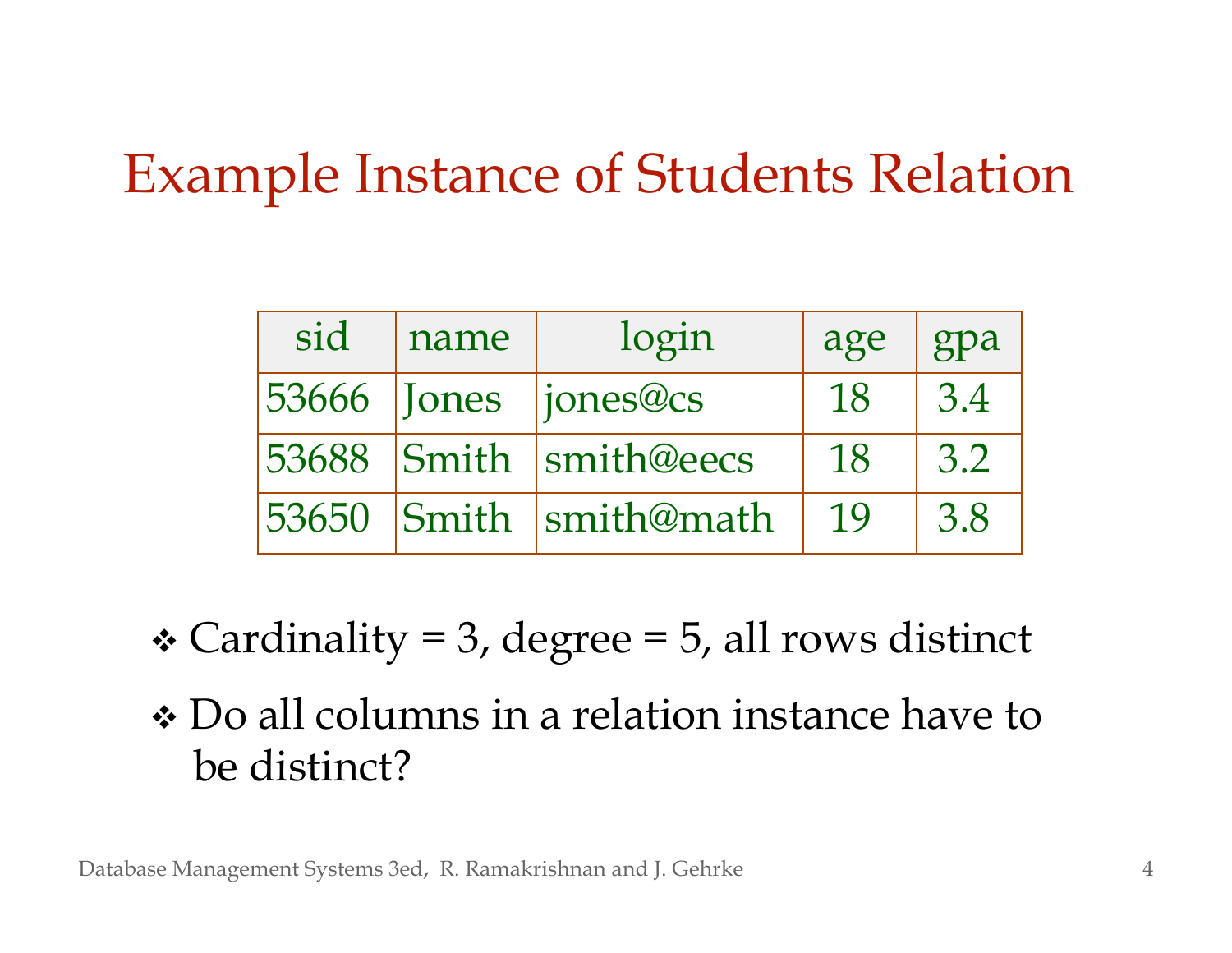## Relational Query Languages

- A major strength of the relational model: supports simple, powerful *querying* of data.
- **Queries can be written intuitively, and the** DBMS is responsible for efficient evaluation.
	- The key: precise semantics for relational queries.
	- Allows the optimizer to extensively re-order operations, and still ensure that the answer does not change.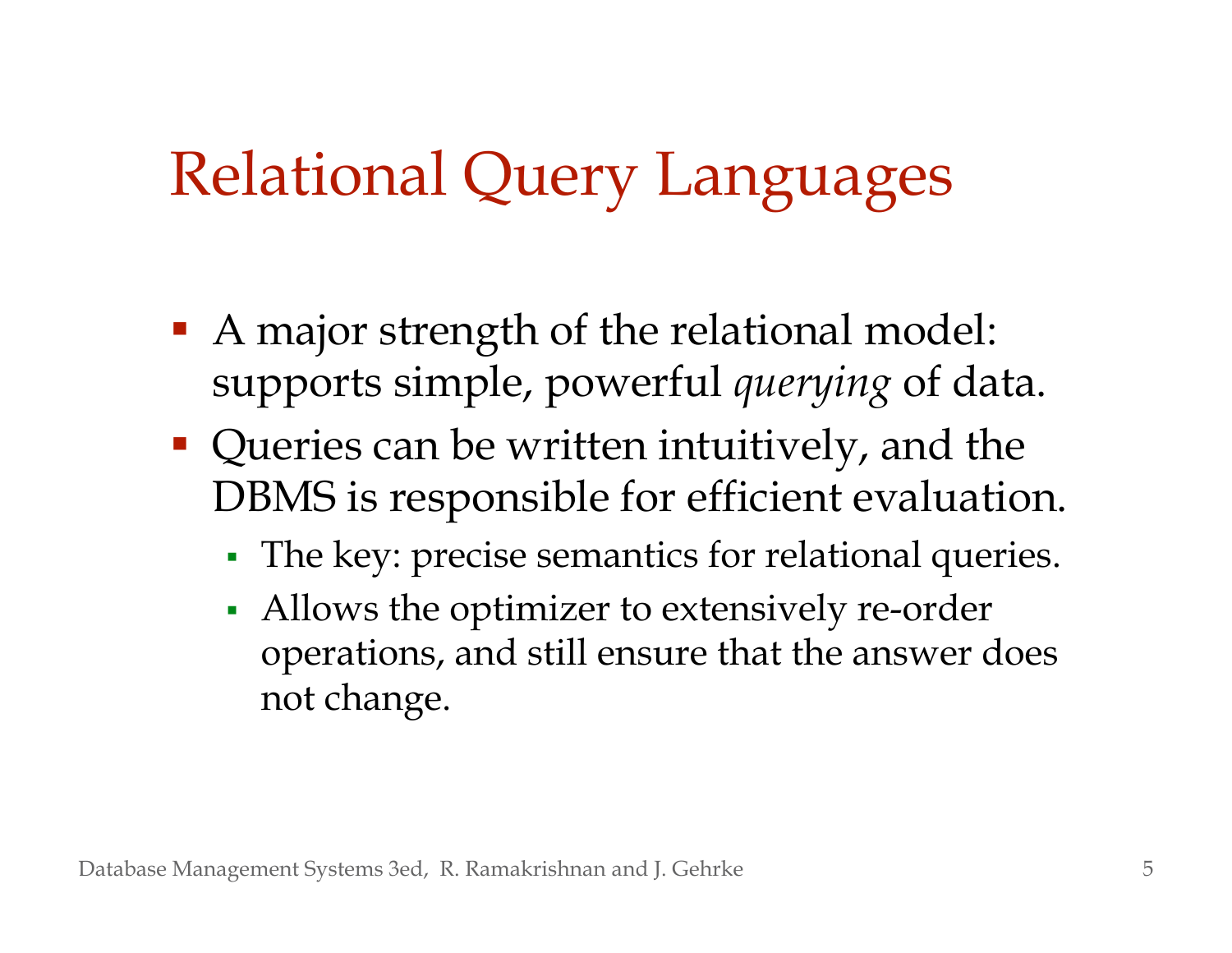## The SQL Query Language

- Developed by IBM (system R) in the 1970s
- Need for a standard since it is used by many vendors
- **Standards:** 
	- SQL-86
	- SQL-89 (minor revision)
	- SQL-92 (major revision)
	- SQL-99 (major extensions, current standard)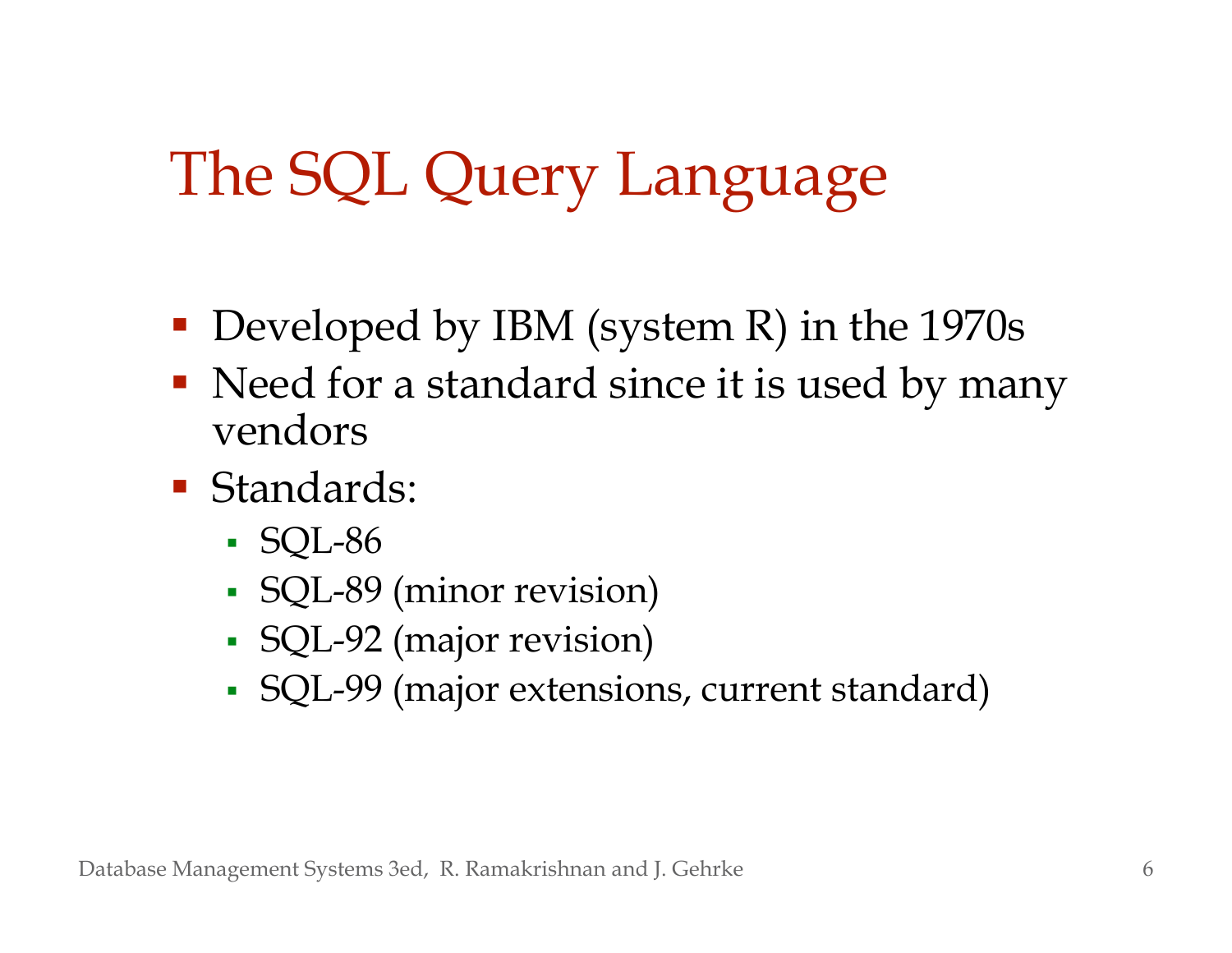## The SQL Query Language

To find all 18 year old students, we can write:

| SELECT <sup>*</sup>    |  | sid name login age gpa                  |  |
|------------------------|--|-----------------------------------------|--|
| <b>FROM Students S</b> |  | $ 53666 $ Jones $ jones@cs $ 18 3.4     |  |
| WHERE S.age=18         |  | $ 53688 $ Smith $ $ smith@ee   18   3.2 |  |

•To find just names and logins, replace the first line: SELECT S.name, S.login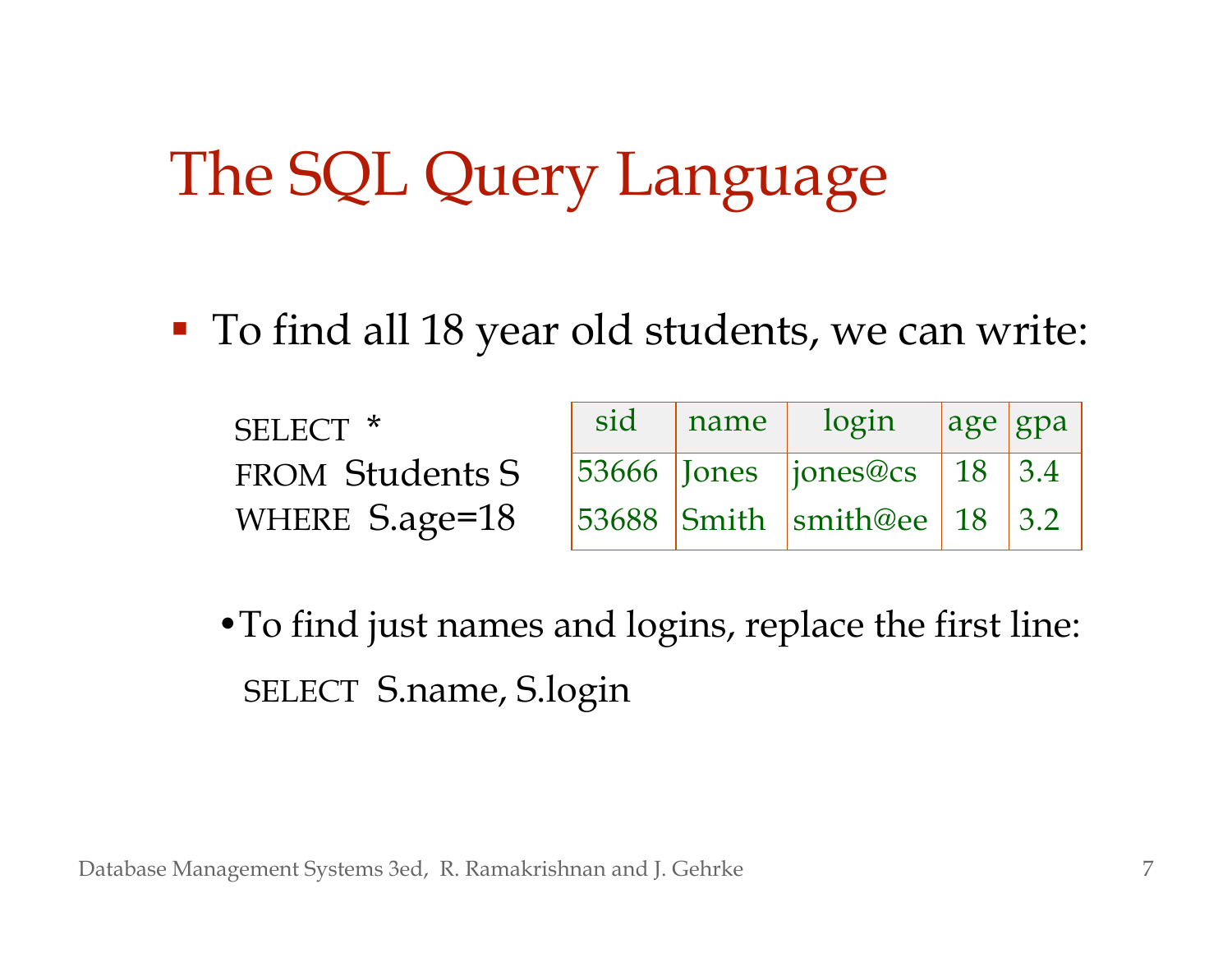# Querying Multiple Relations

 What does the following query compute?

SELECT S.name, E.cid FROM Students S, Enrolled E WHERE S.sid=E.sid AND E.grade="A"

Given the following instances of Enrolled and Students:

| sid | name | login                  | age | gpa |
|-----|------|------------------------|-----|-----|
|     |      | 53666 Jones jones@cs   | 18  | 3.4 |
|     |      | 53688 Smith smith@eecs | 18  | 3.2 |
|     |      | 53650 Smith smith@math | 19  | 3.8 |

| sid   | cid         | grade       |
|-------|-------------|-------------|
| 53831 | Carnatic101 | $\mathbf C$ |
| 53831 | Reggae203   | B           |
| 53650 | Topology112 |             |
| 53666 | History105  |             |

we get:

| S.name | E.cid       |
|--------|-------------|
| Smith  | Topology112 |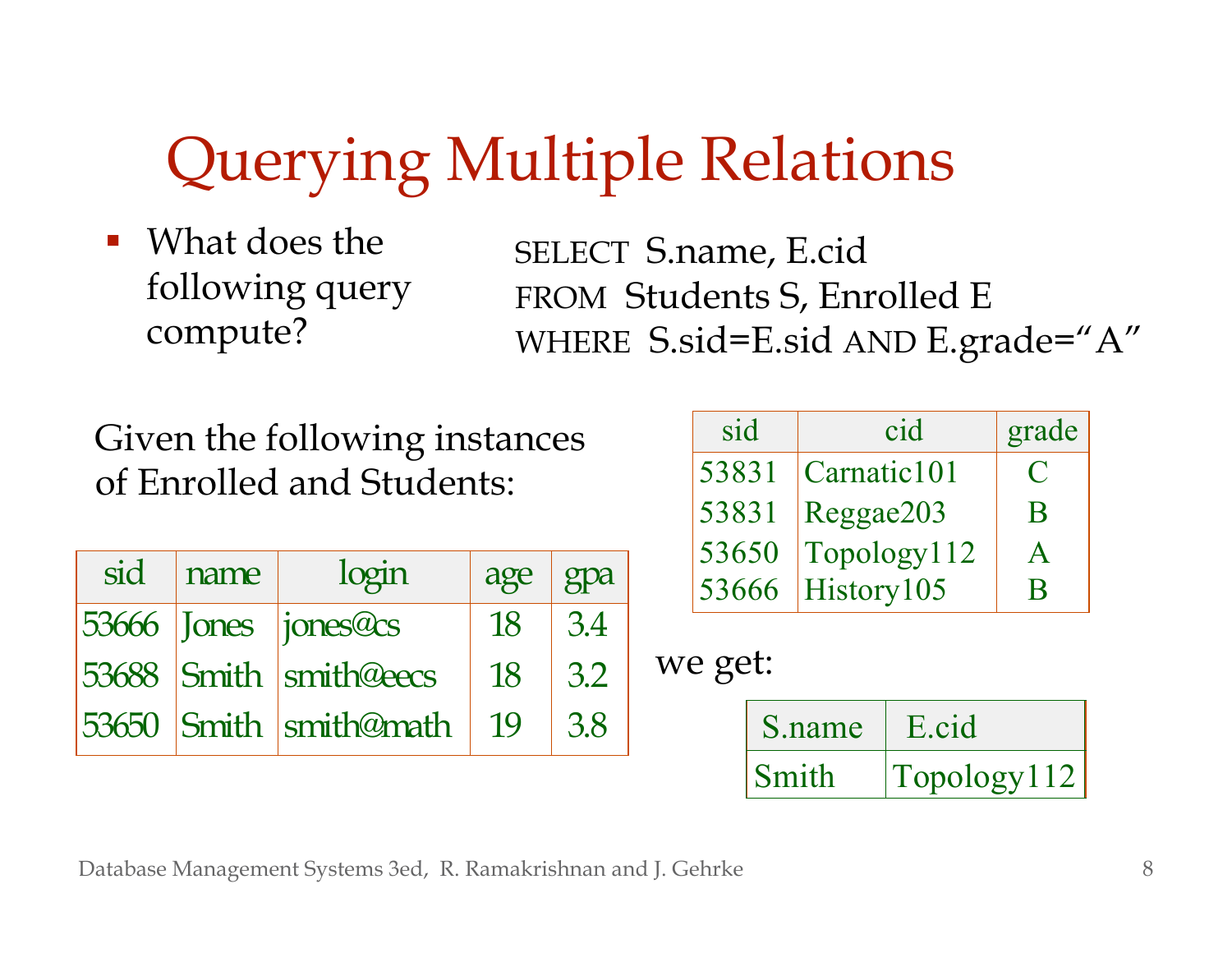#### Creating Relations in SQL

- Creates the Students relation. Observe that the type (domain) of each field is specified, and enforced by the DBMS whenever tuples are added or modified.
- As another example, the Enrolled table holds information about courses that students take.

CREATE TABLE Students (sid: CHAR(20), name: CHAR(20), login: CHAR(10), age: INTEGER, gpa: REAL)

```
CREATE TABLE Enrolled
     (sid: CHAR(20),
     cid: CHAR(20),
     grade: CHAR(2))
```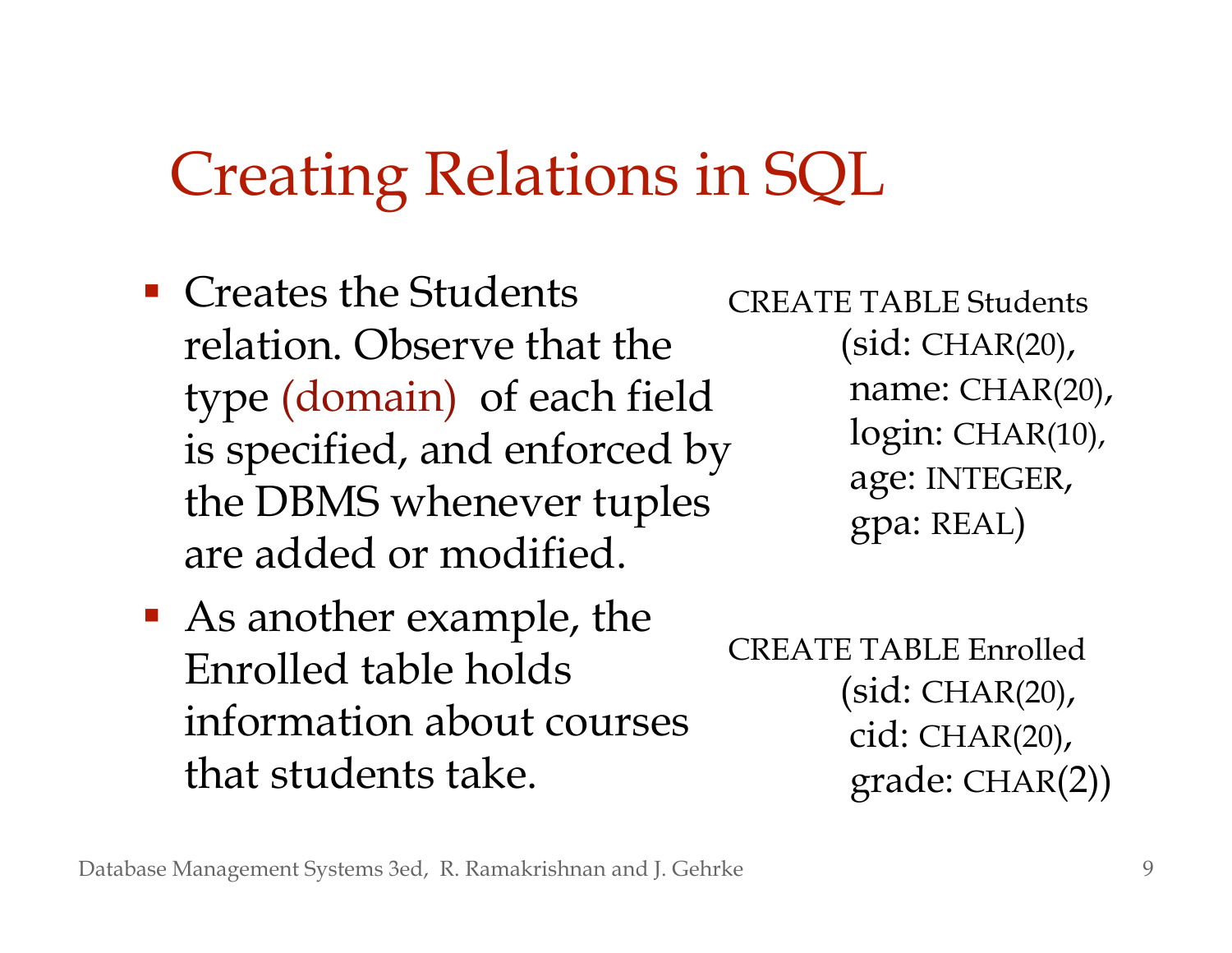Destroying and Altering Relations

DROP TABLE Students

• Destroys the relation Students. The schema information *and* the tuples are deleted.

ALTER TABLE Students ADD COLUMN firstYear: integer

■ The schema of Students is altered by adding a new field; every tuple in the current instance is extended with a *null* value in the new field.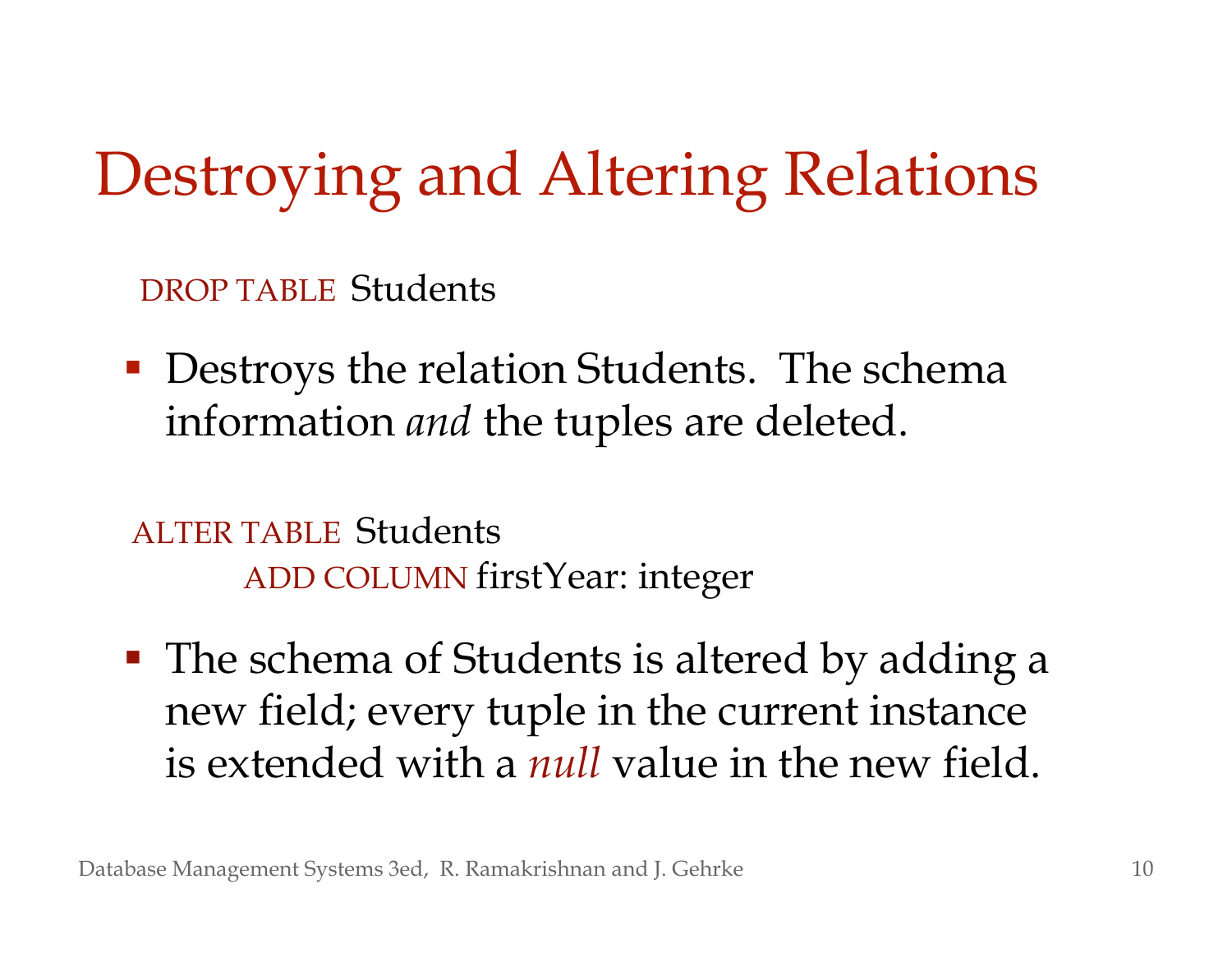## Adding and Deleting Tuples

■ Can insert a single tuple using:

INSERT INTO Students (sid, name, login, age, gpa) VALUES (53688, 'Smith' , 'smith@ee' , 18, 3.2)

 Can delete all tuples satisfying some condition (e.g., name = Smith):

> DELETE FROM Students S WHERE S.name = 'Smith'

 *Powerful variants of these commands are available; more later!*

Database Management Systems 3ed, R. Ramakrishnan and J. Gehrke 11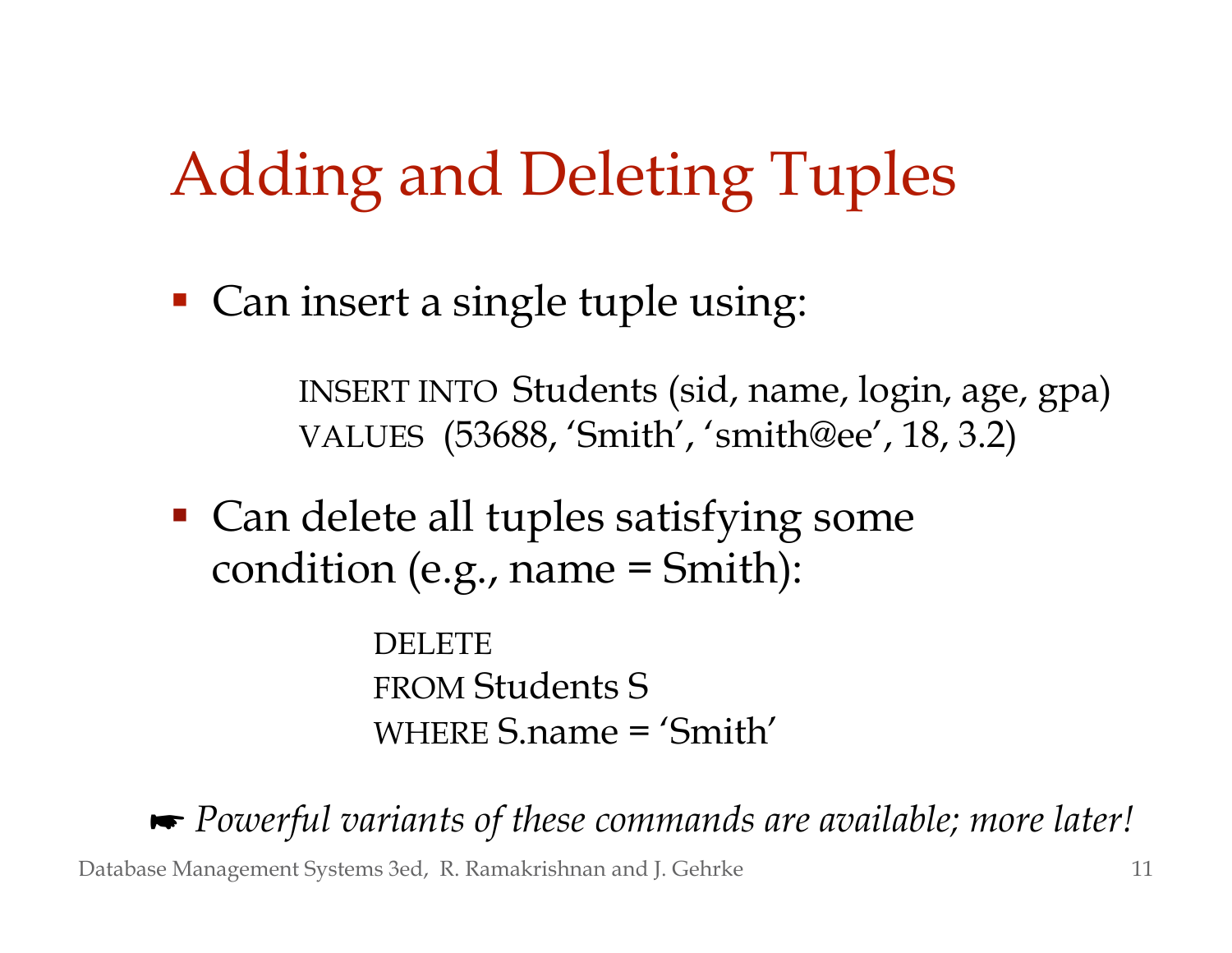# Integrity Constraints (ICs)

- IC: condition that must be true for *any* instance of the database; e.g., *domain constraints.*
	- ICs are specified when schema is defined.
	- ICs are checked when relations are modified.
- A *legal* instance of a relation is one that satisfies all specified ICs.
	- DBMS should not allow illegal instances.
- If the DBMS checks ICs, stored data is more faithful to real-world meaning.
	- Avoids data entry errors, too!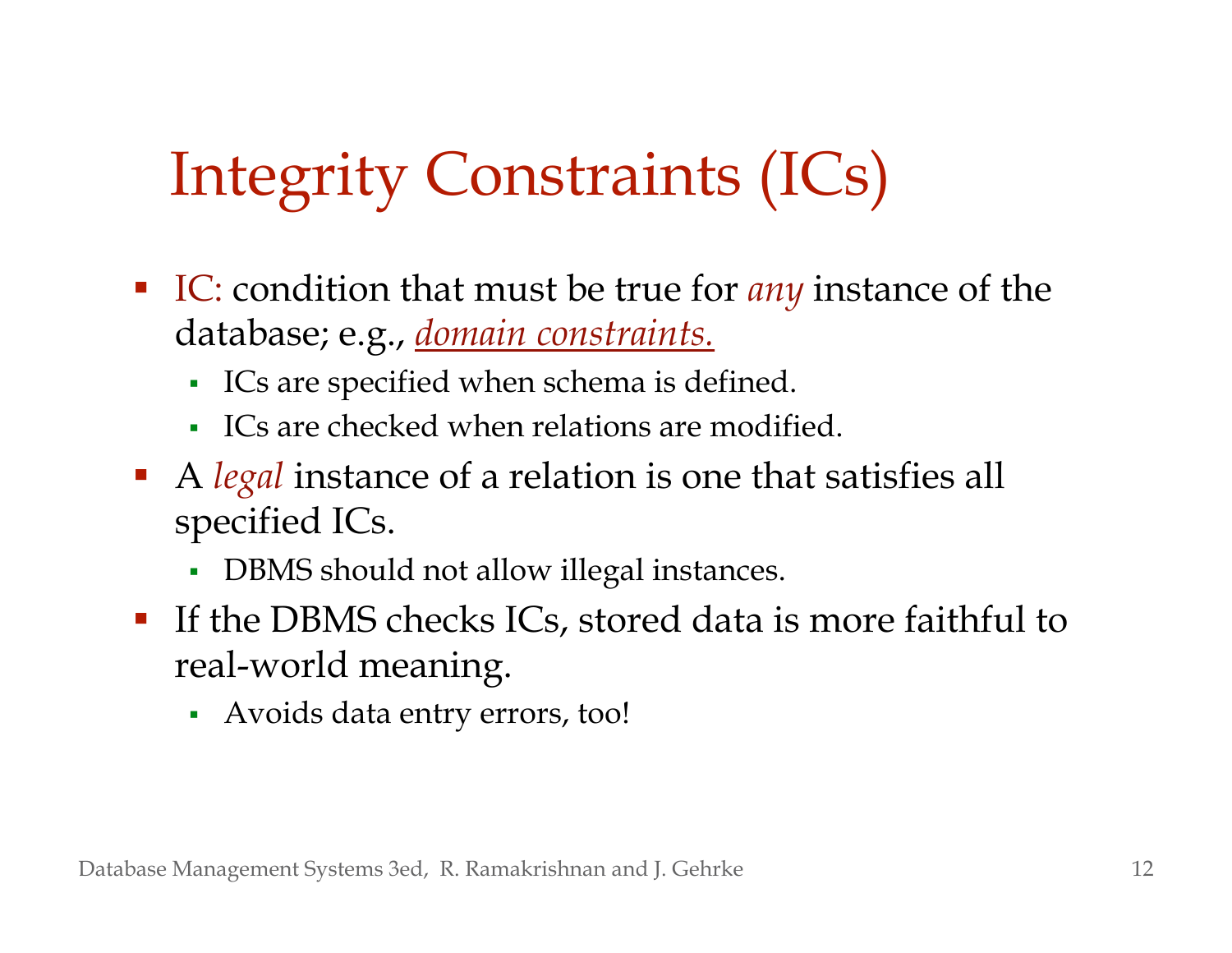## Primary Key Constraints

- A set of fields is a *key* for a relation if :
	- 1. No two distinct tuples can have same values in all key fields, and
	- 2. This is not true for any subset of the key.
	- Part 2 false? A *superkey*.
	- If there's  $>1$  key for a relation, one of the keys is chosen (by DBA) to be the *primary key*.
- E.g., *sid* is a key for Students. (What about *name*?) The set {*sid, gpa*} is a superkey.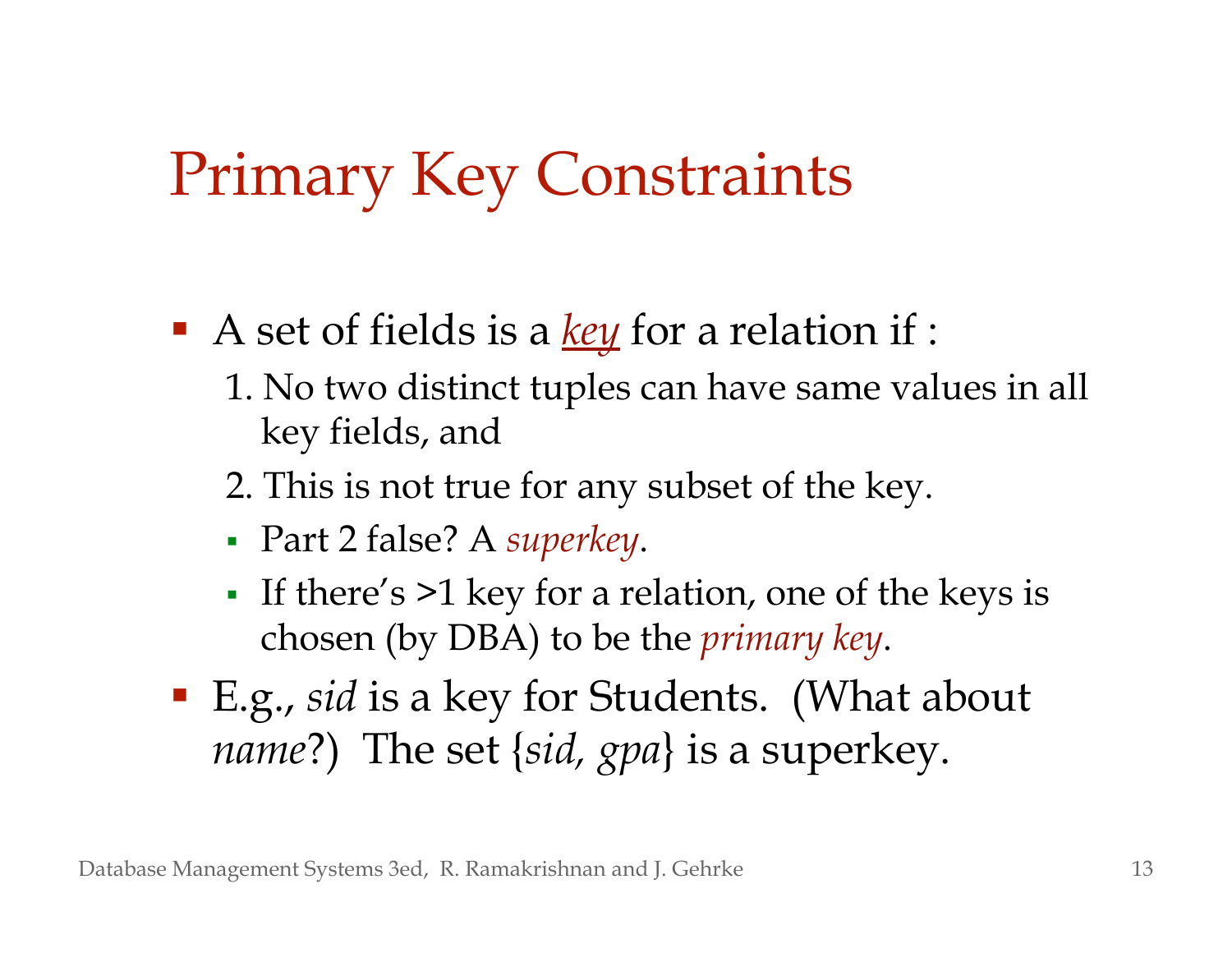## Primary and Candidate Keys in SQL

- Possibly many *candidate keys* (specified using UNIQUE), one of which is chosen as the *primary key*.
- **Fig.** "For a given student and course, there is a single grade." vs. "Students can take only one course, and receive a single grade for that course; further, no two students in a course receive the same grade."
- Used carelessly, an IC can prevent the storage of database instances that arise in practice!

CREATE TABLE Enrolled (sid CHAR(20) cid CHAR(20), grade CHAR(2), PRIMARY KEY (sid,cid)) CREATE TABLE Enrolled (sid CHAR(20) cid CHAR(20), grade CHAR(2), PRIMARY KEY (sid), UNIQUE (cid, grade) )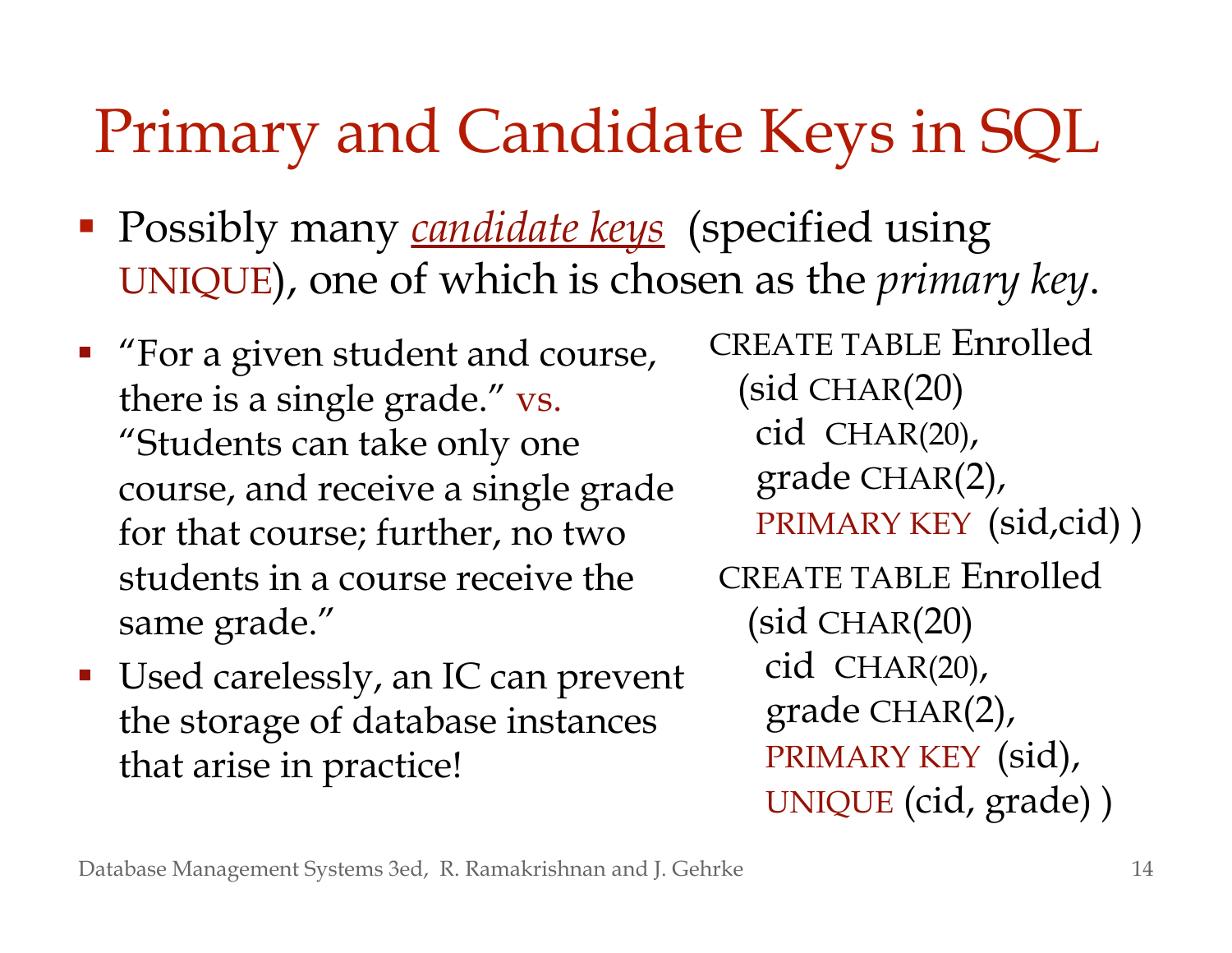# Foreign Keys, Referential Integrity

- *Foreign key* : Set of fields in one relation that is used to ` refer' to a tuple in another relation. (Must correspond to primary key of the second relation.) Like a `logical pointer'.
- E.g. *sid* is a foreign key referring to Students:
	- Enrolled(*sid*: string, *cid*: string, *grade*: string)
	- If all foreign key constraints are enforced, *referential integrity* is achieved, i.e., no dangling references.
	- Can you name a data model w/o referential integrity?
		- Links in HTML!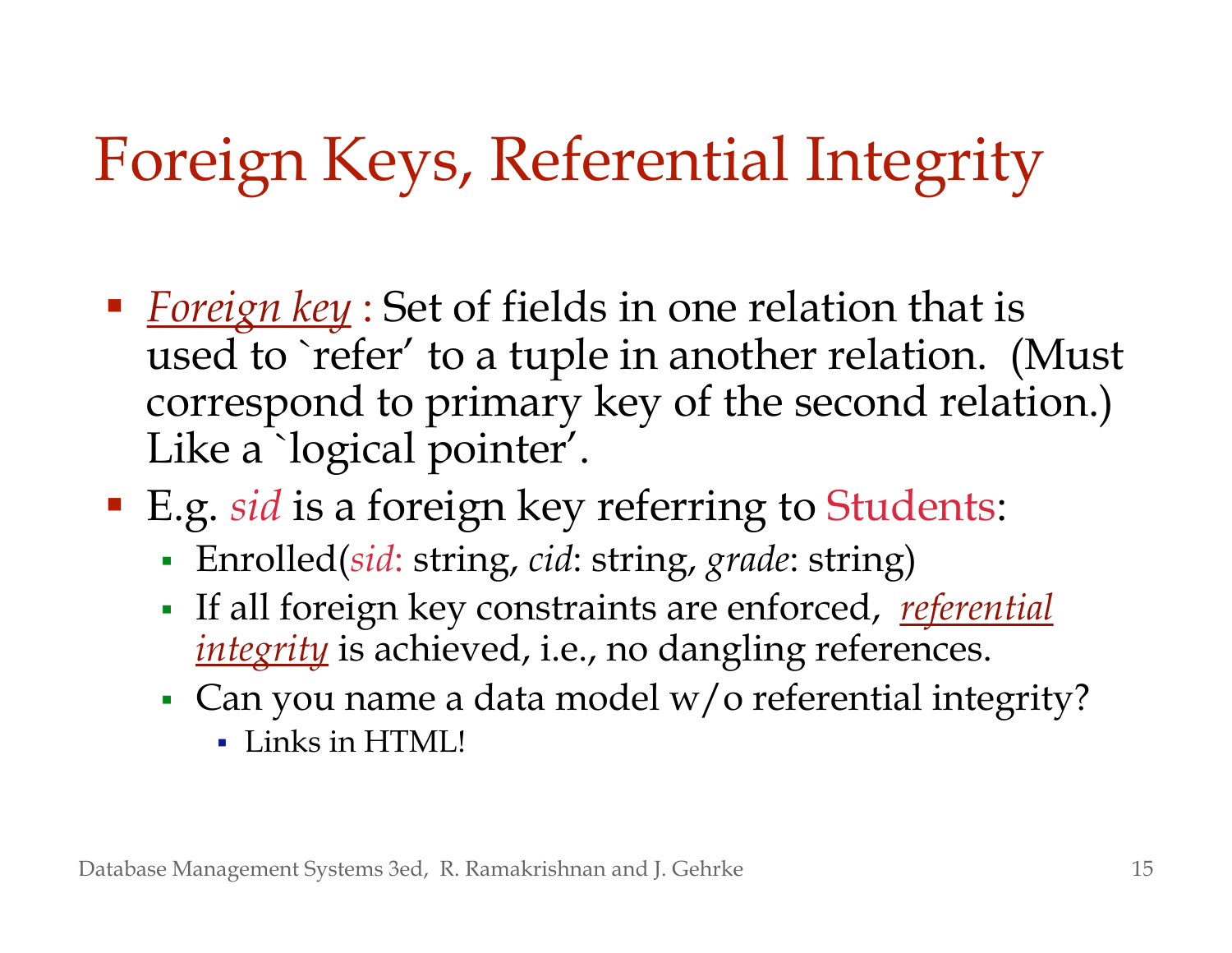# Foreign Keys in SQL

■ Only students listed in the Students relation should be allowed to enroll for courses.

> CREATE TABLE Enrolled (sid CHAR(20), cid CHAR(20), grade CHAR(2), PRIMARY KEY (sid,cid), FOREIGN KEY (sid) REFERENCES Students )

Enrolled

| sid | cid                    | grade | <b>Students</b> |                             |                                      |           |     |
|-----|------------------------|-------|-----------------|-----------------------------|--------------------------------------|-----------|-----|
|     | $ 53666 $ Carnatic 101 |       | sid             | name                        | login                                | age       | gpa |
|     | $ 53666 $ Reggae203    |       |                 | $\frac{1}{2}$ 53666   Jones | $\vert$ iones@cs                     | <b>18</b> | 3.4 |
|     | $ 53650 $ Topology 112 |       |                 |                             | 53688 Smith smith@eecs               | 18        | 3.2 |
|     | $53666$ History 105    |       |                 |                             | $\rightarrow$ 53650 Smith smith@math | 19        | 3.8 |

Database Management Systems 3ed, R. Ramakrishnan and J. Gehrke 16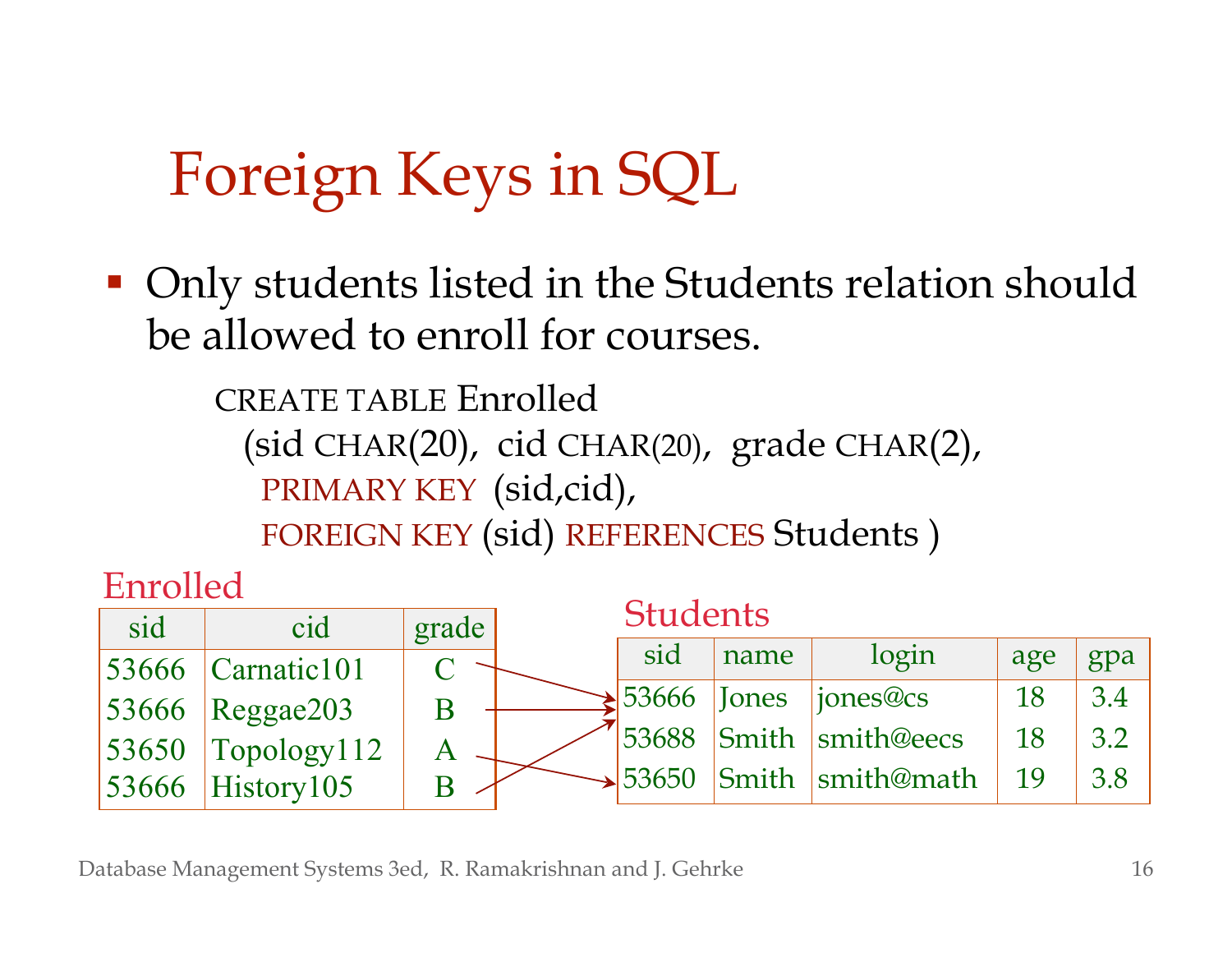# Enforcing Referential Integrity

- Consider Students and Enrolled; *sid* in Enrolled is a foreign key that references Students.
- What should be done if an Enrolled tuple with a non-existent student id is inserted? (*Reject it!*)
- What should be done if a Students tuple is deleted?
	- Also delete all Enrolled tuples that refer to it.
	- Disallow deletion of a Students tuple that is referred to.
	- Set sid in Enrolled tuples that refer to it to a *default sid*.
	- (In SQL, also: Set sid in Enrolled tuples that refer to it to a special value *null,* denoting *`unknown'* or *`inapplicable'*.)
- Similar if primary key of Students tuple is updated.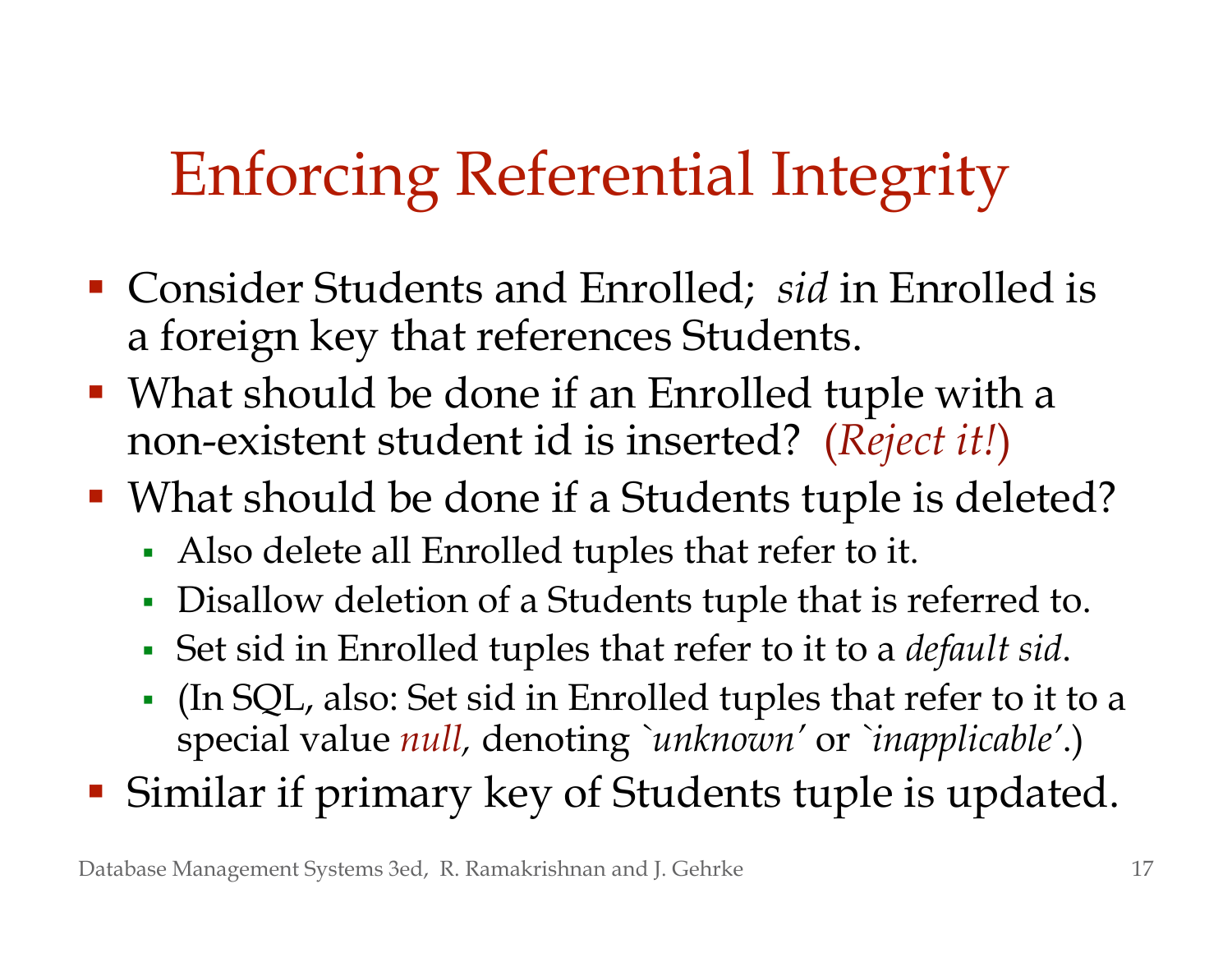## Referential Integrity in SQL

- **SQL/92 and SQL:1999** support all 4 options on deletes and updates.
	- Default is NO ACTION (*delete/update is rejected*)
	- CASCADE (also delete all tuples that refer to deleted tuple)
	- SET NULL / SET DEFAULT (sets foreign key value of referencing tuple)

CREATE TABLE Enrolled  $(sid CHAR(20),$  cid CHAR(20), grade CHAR(2), PRIMARY KEY (sid,cid), FOREIGN KEY (sid) REFERENCES Students ON DELETE CASCADE ON UPDATE SET DEFAULT )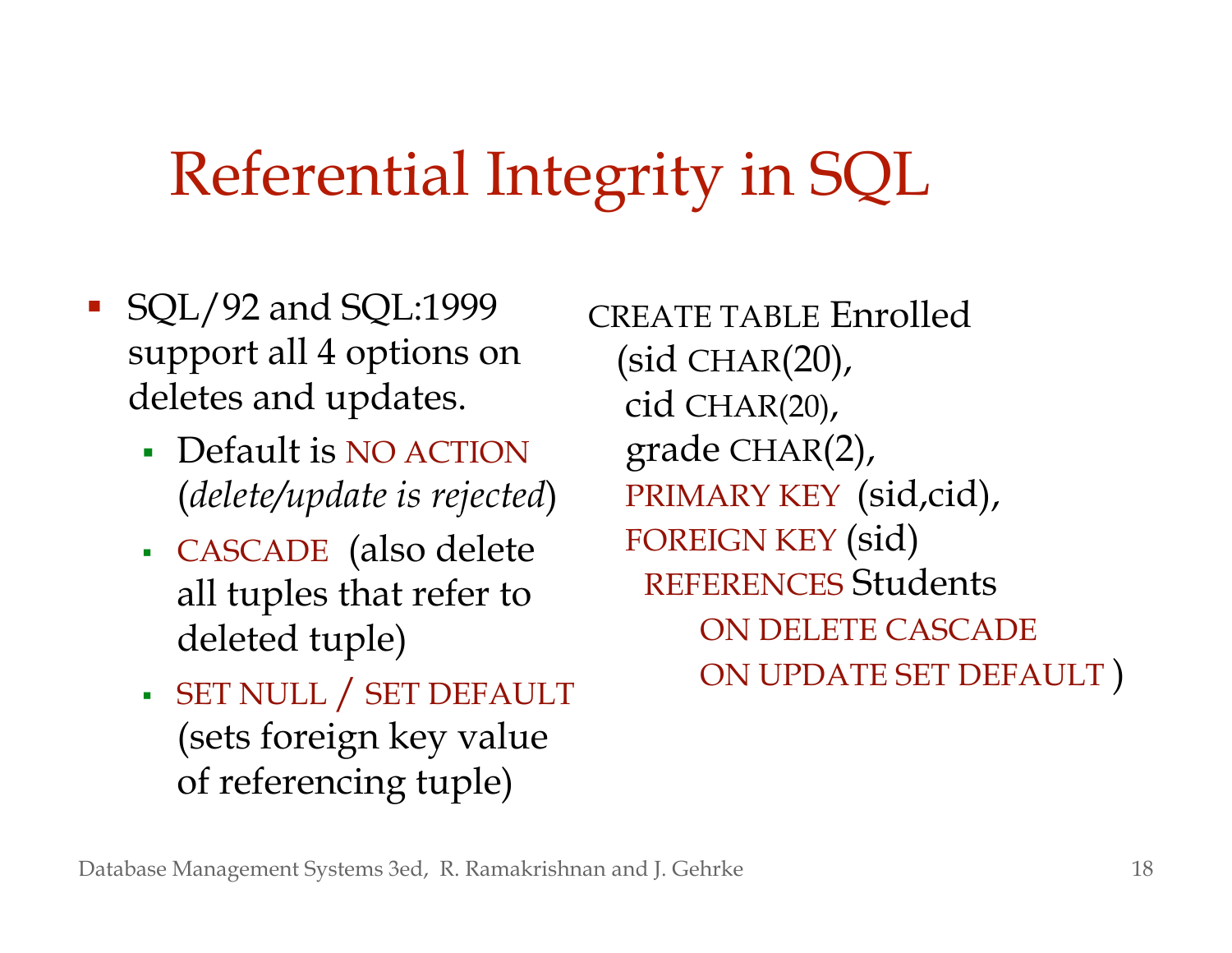## Where do ICs Come From?

- ICs are based upon the semantics of the real-world enterprise that is being described in the database relations.
- We can check a database instance to see if an IC is violated, but we can NEVER infer that an IC is true by looking at an instance.
	- An IC is a statement about *all possible* instances!
	- From example, we know *name* is not a key, but the assertion that *sid* is a key is given to us.
- Key and foreign key ICs are the most common; more general ICs supported too.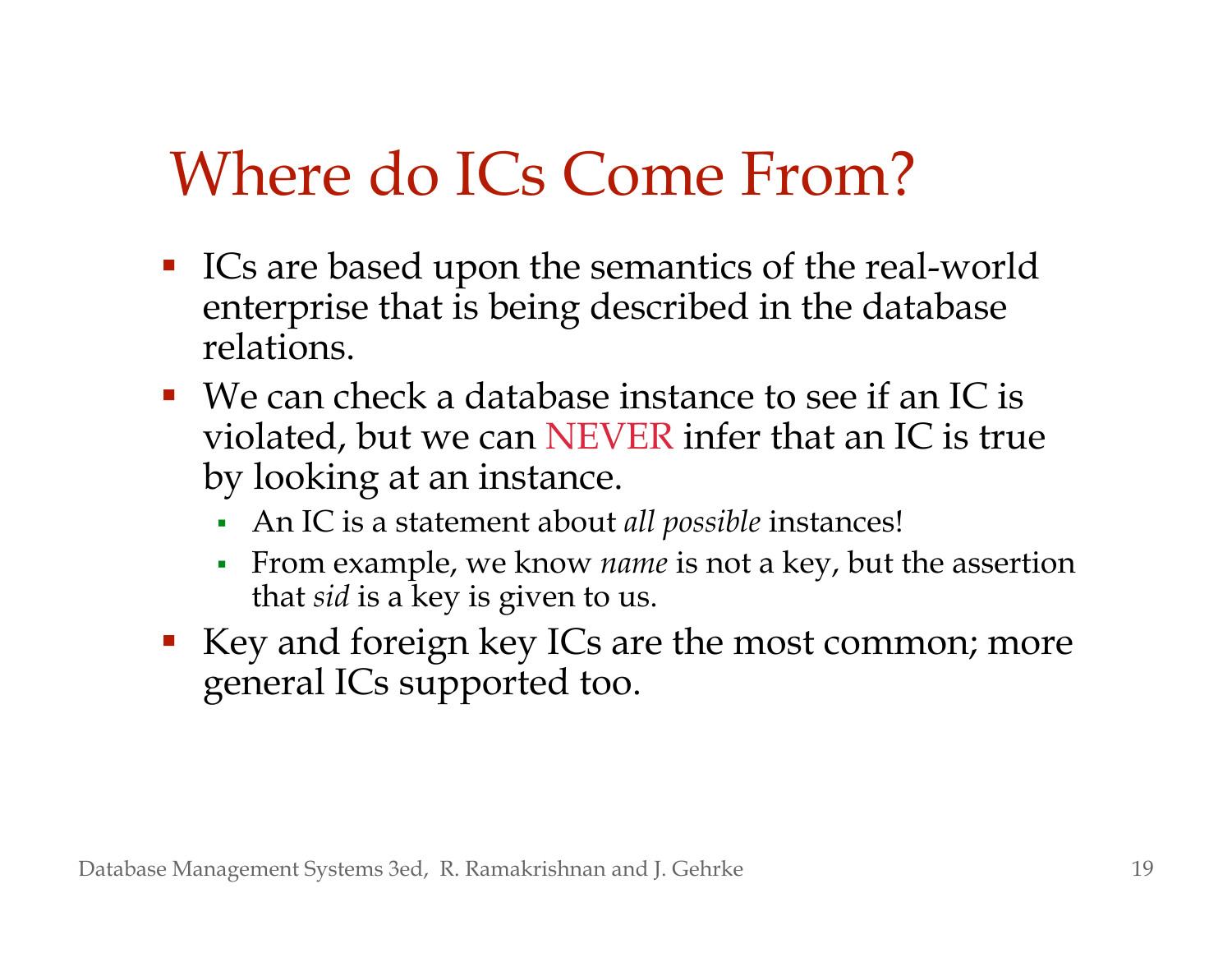## Logical DB Design: ER to Relational

■ Entity sets to tables:



CREATE TABLE Employees  $(ssn CHAR(11)),$  name CHAR(20), lot INTEGER,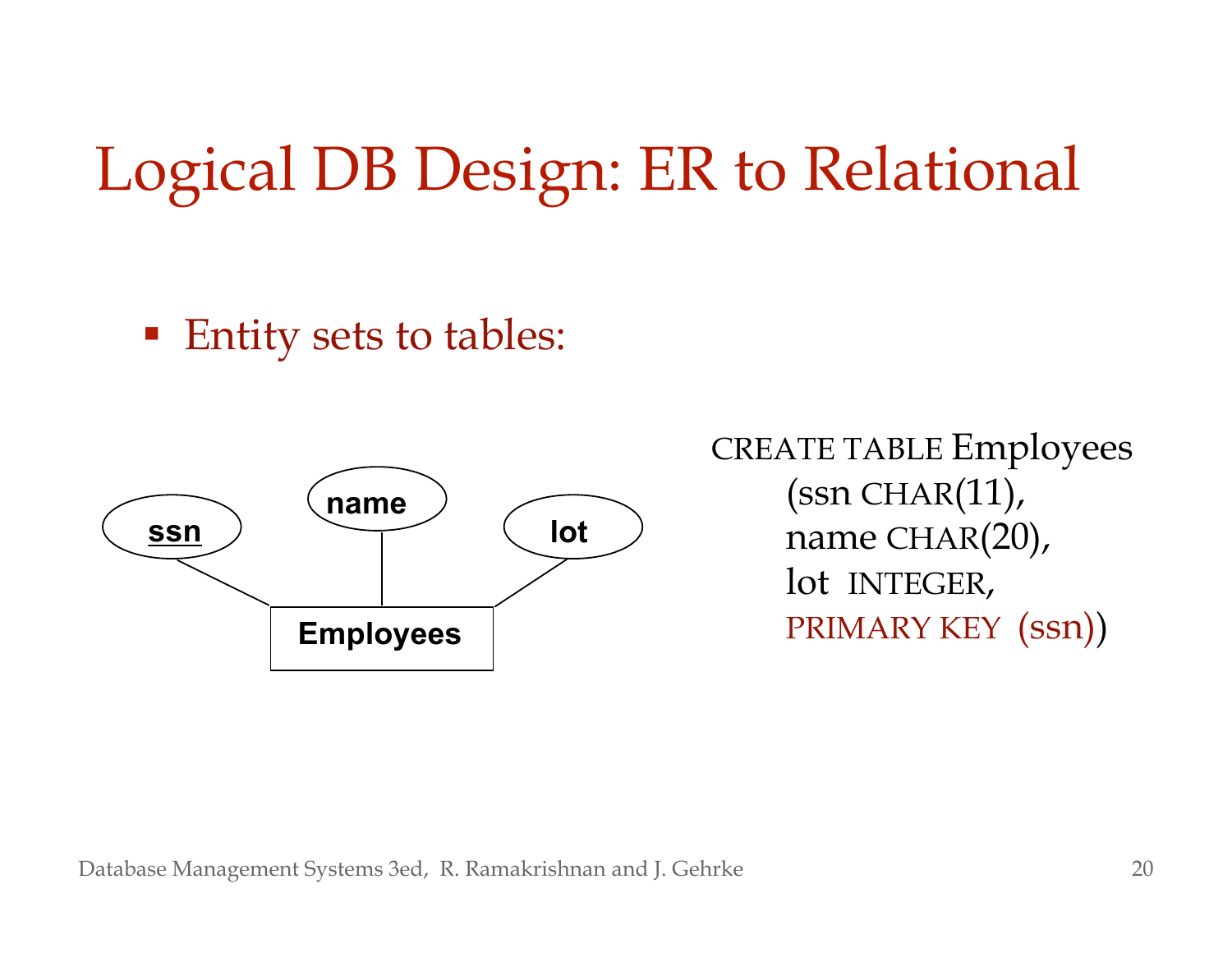#### Relationship Sets to Tables

- **IF** In translating a relationship set to a relation, attributes of the relation must include:
	- Keys for each participating entity set (as foreign keys).
		- This set of attributes forms a *superkey* for the relation.
	- All descriptive attributes.

CREATE TABLE Works\_In( ssn CHAR(11), did INTEGER, since DATE, PRIMARY KEY (ssn, did), FOREIGN KEY (ssn) REFERENCES Employees, FOREIGN KEY (did) REFERENCES Departments)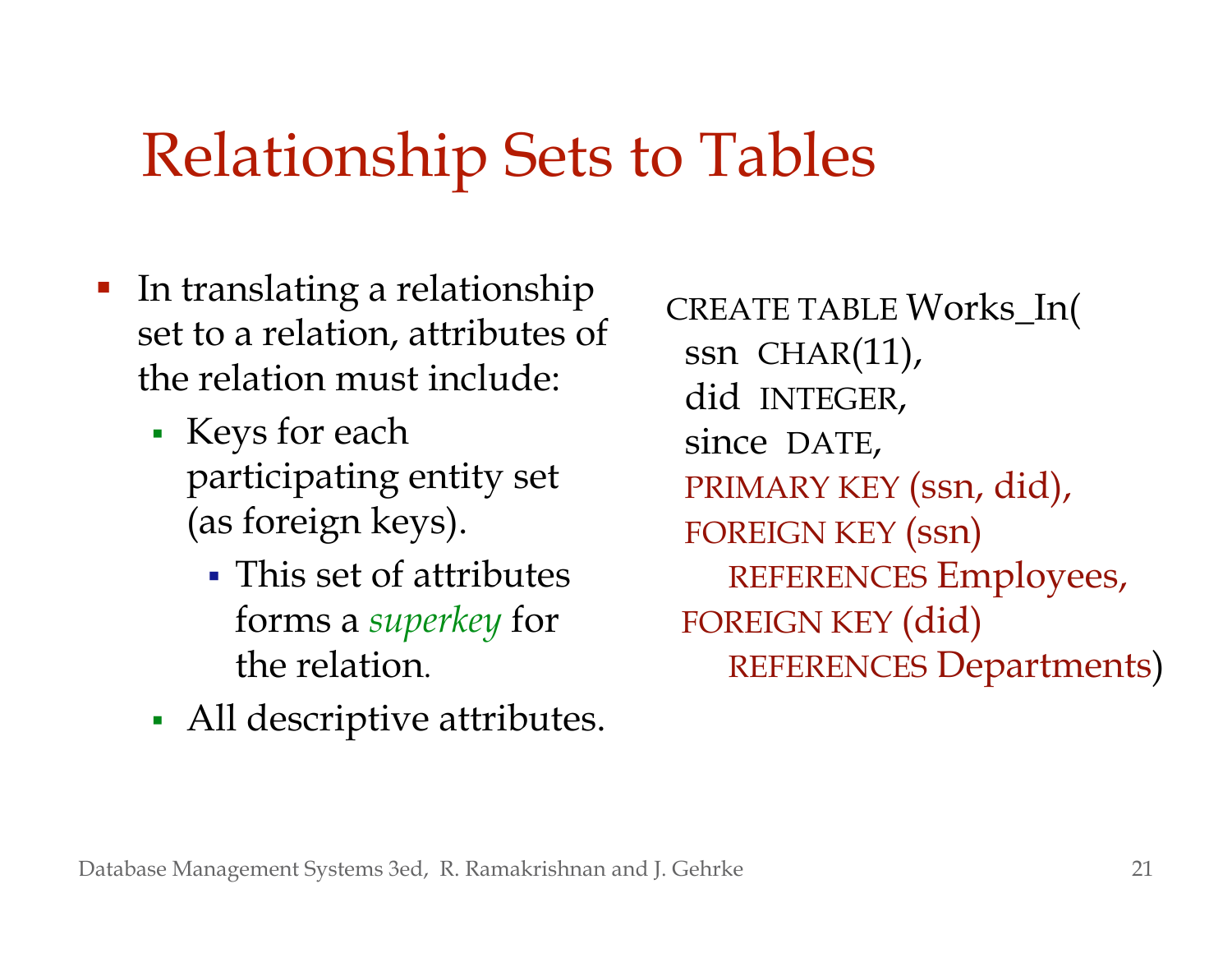#### Review: Key Constraints



Database Management Systems 3ed, R. Ramakrishnan and J. Gehrke 22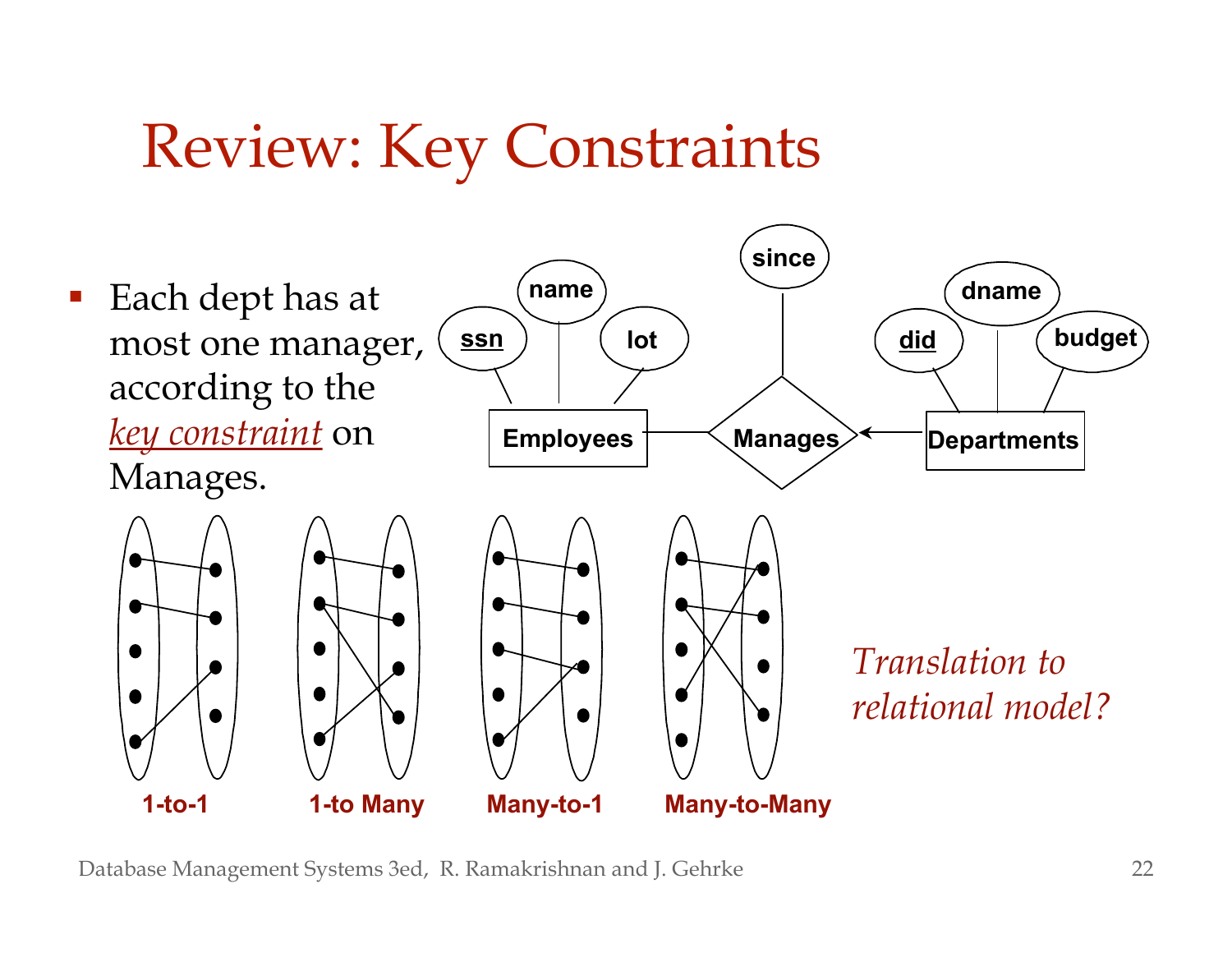#### Translating ER Diagrams with Key **Constraints**

- Map relationship to a table:
	- Note that did is the key now!
	- Separate tables for Employees and Departments.
- **Since each** department has a unique manager, we could instead combine Manages and Departments.

CREATE TABLE Manages( ssn CHAR(11), did INTEGER, since DATE, PRIMARY KEY (did), FOREIGN KEY (ssn) REFERENCES Employees, FOREIGN KEY (did) REFERENCES Departments)

CREATE TABLE Dept\_Mgr( did INTEGER, dname CHAR(20), budget REAL, ssn CHAR(11), since DATE, PRIMARY KEY (did), FOREIGN KEY (ssn) REFERENCES Employees)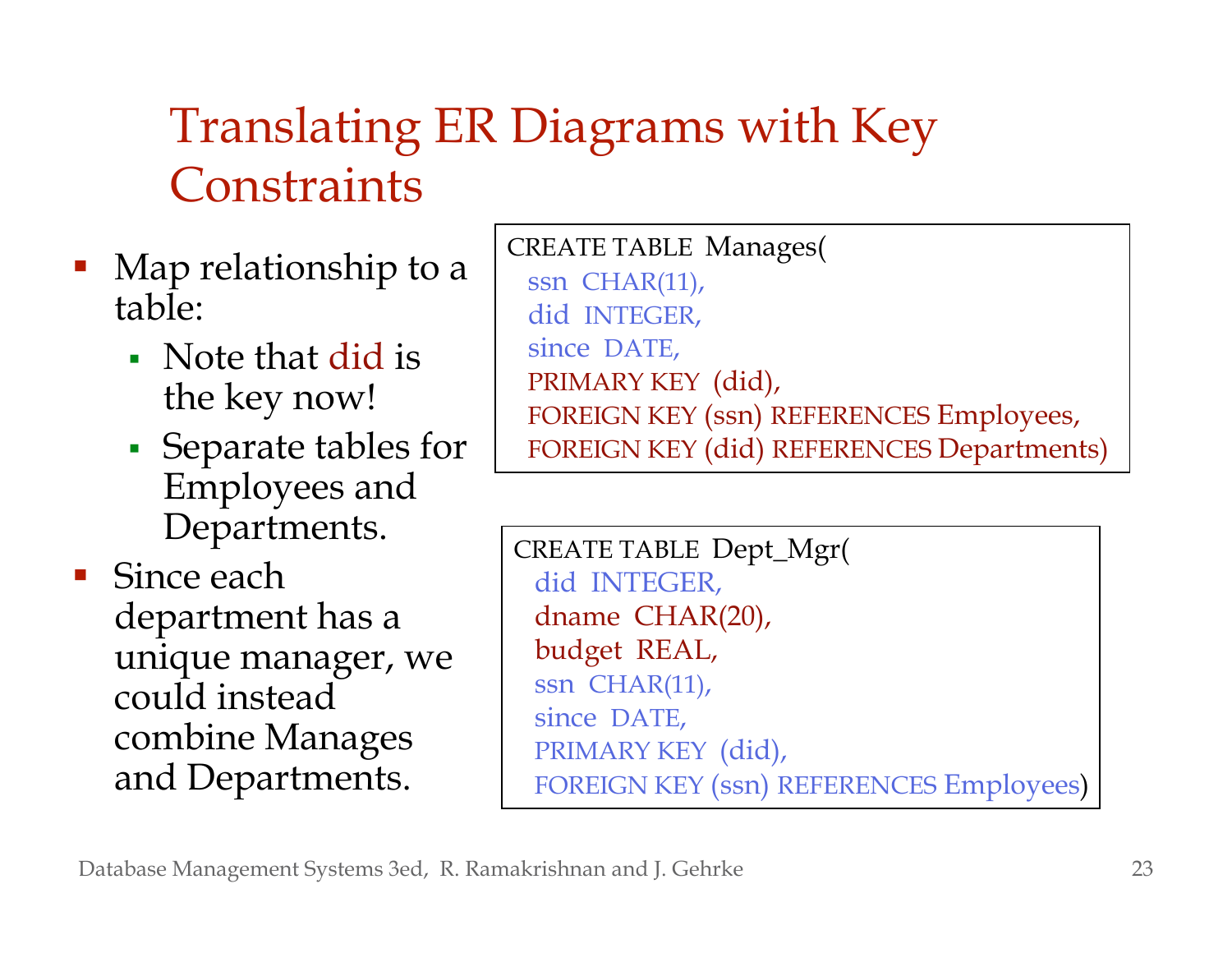## Review: Participation Constraints

Does every department have a manager?

- If so, this is a *participation constraint*: the participation of Departments in Manages is said to be *total* (vs. *partial*).
	- Every *did* value in Departments table must appear in a row of the Manages table (with a non-null *ssn* value!)

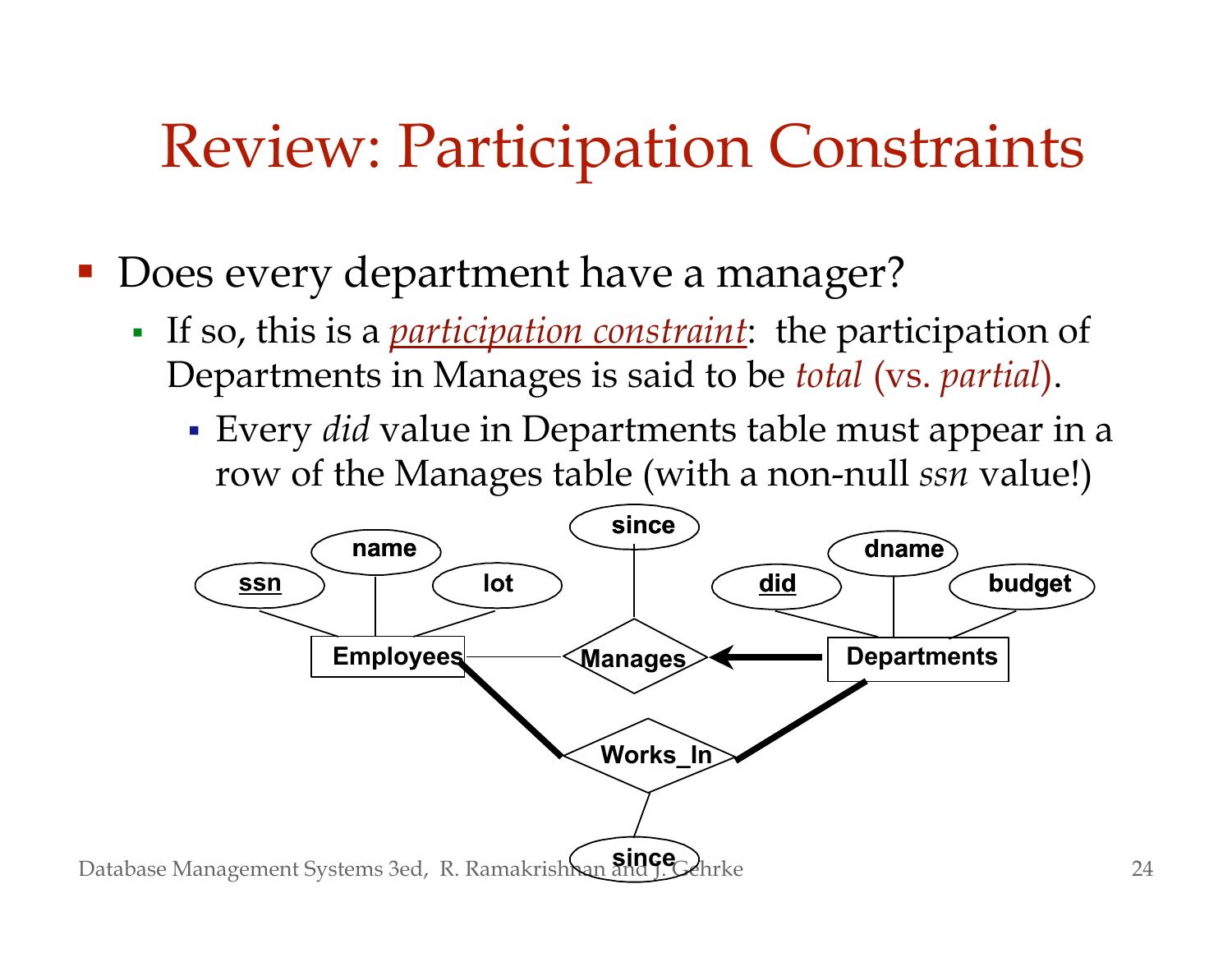# Participation Constraints in SQL

■ We can capture participation constraints involving one entity set in a binary relationship, but little else (without resorting to CHECK constraints).

```
CREATE TABLE Dept_Mgr(
did INTEGER,
dname CHAR(20),
budget REAL,
ssn CHAR(11) NOT NULL,
since DATE,
PRIMARY KEY (did),
FOREIGN KEY (ssn) REFERENCES Employees,
  ON DELETE NO ACTION)
```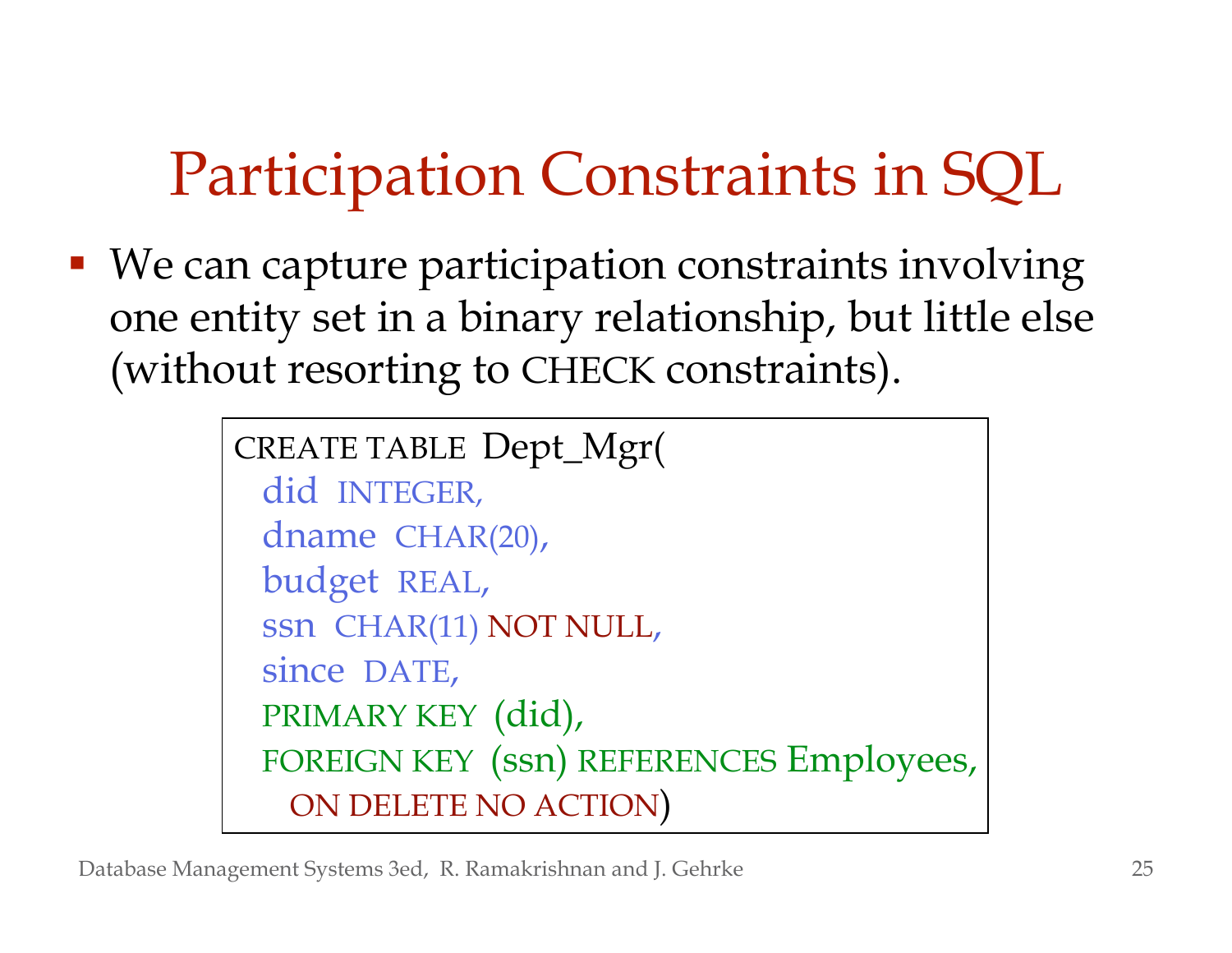#### Review: Weak Entities

- A *weak entity* can be identified uniquely only by considering the primary key of another (*owner*) entity.
	- Owner entity set and weak entity set must participate in a one-to-many relationship set (1 owner, many weak entities).
	- Weak entity set must have total participation in this *identifying* relationship set.



Database Management Systems 3ed, R. Ramakrishnan and J. Gehrke 26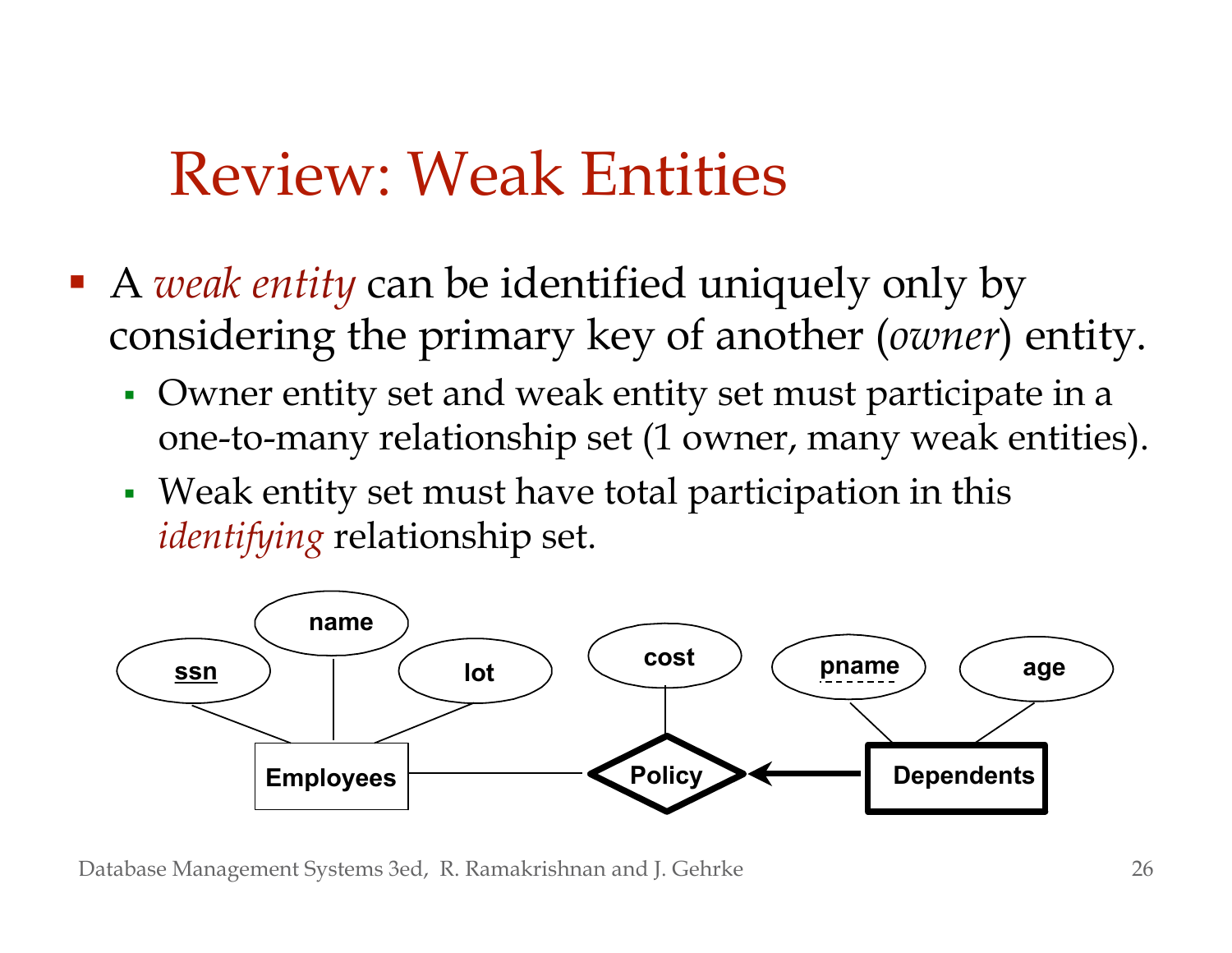# Translating Weak Entity Sets

- Weak entity set and identifying relationship set are translated into a single table.
	- When the owner entity is deleted, all owned weak entities must also be deleted.

```
CREATE TABLE Dep_Policy (
pname CHAR(20),
age INTEGER,
cost REAL,
ssn CHAR(11) NOT NULL,
PRIMARY KEY (pname, ssn),
FOREIGN KEY (ssn) REFERENCES Employees,
  ON DELETE CASCADE)
```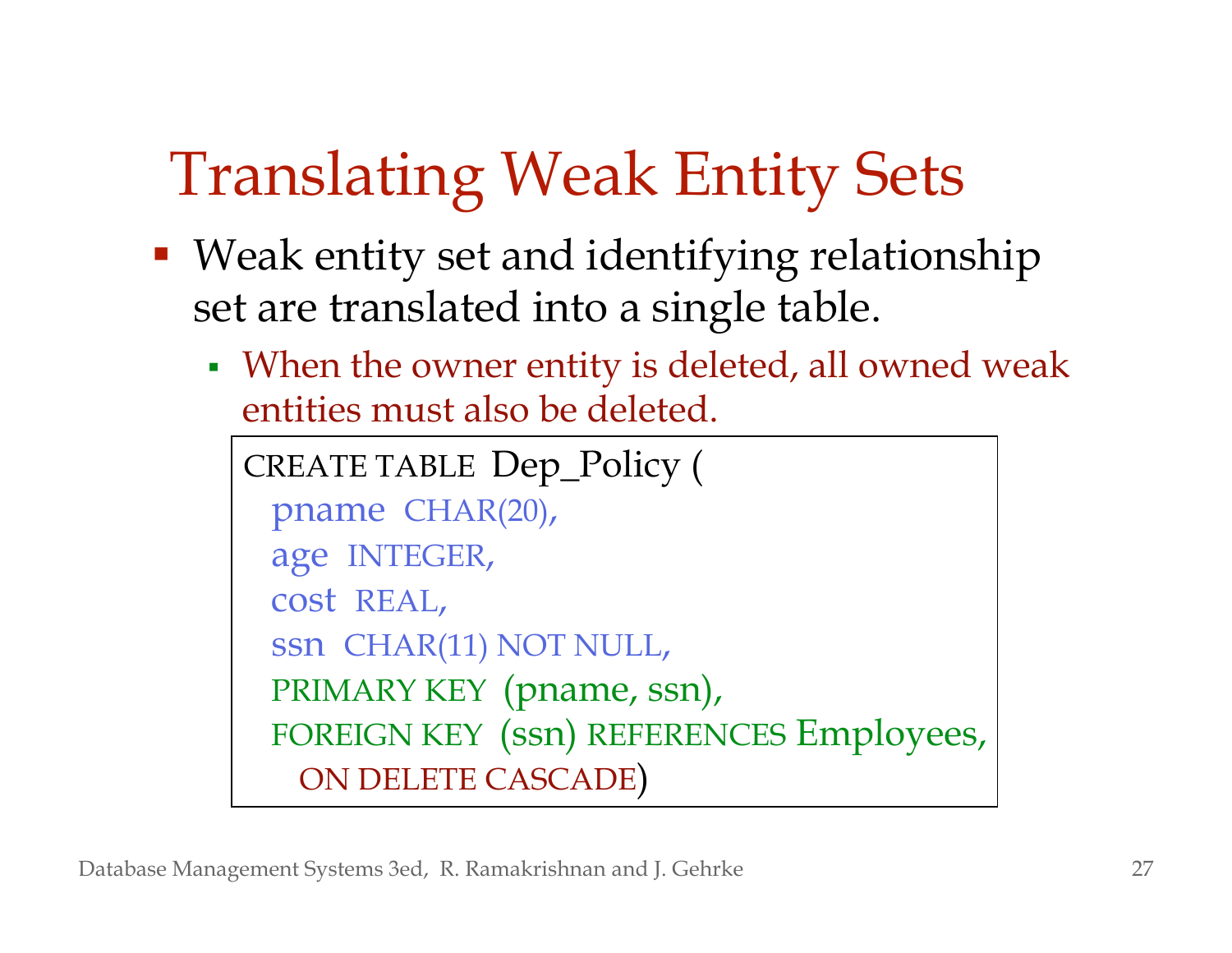

- *Overlap constraints*: Can Joe be an Hourly\_Emps as well as a Contract\_Emps entity? (*Allowed/disallowed*)
- *Covering constraints*: Does every Employees entity also have to be an Hourly\_Emps or a Contract\_Emps entity? *(Yes/no)*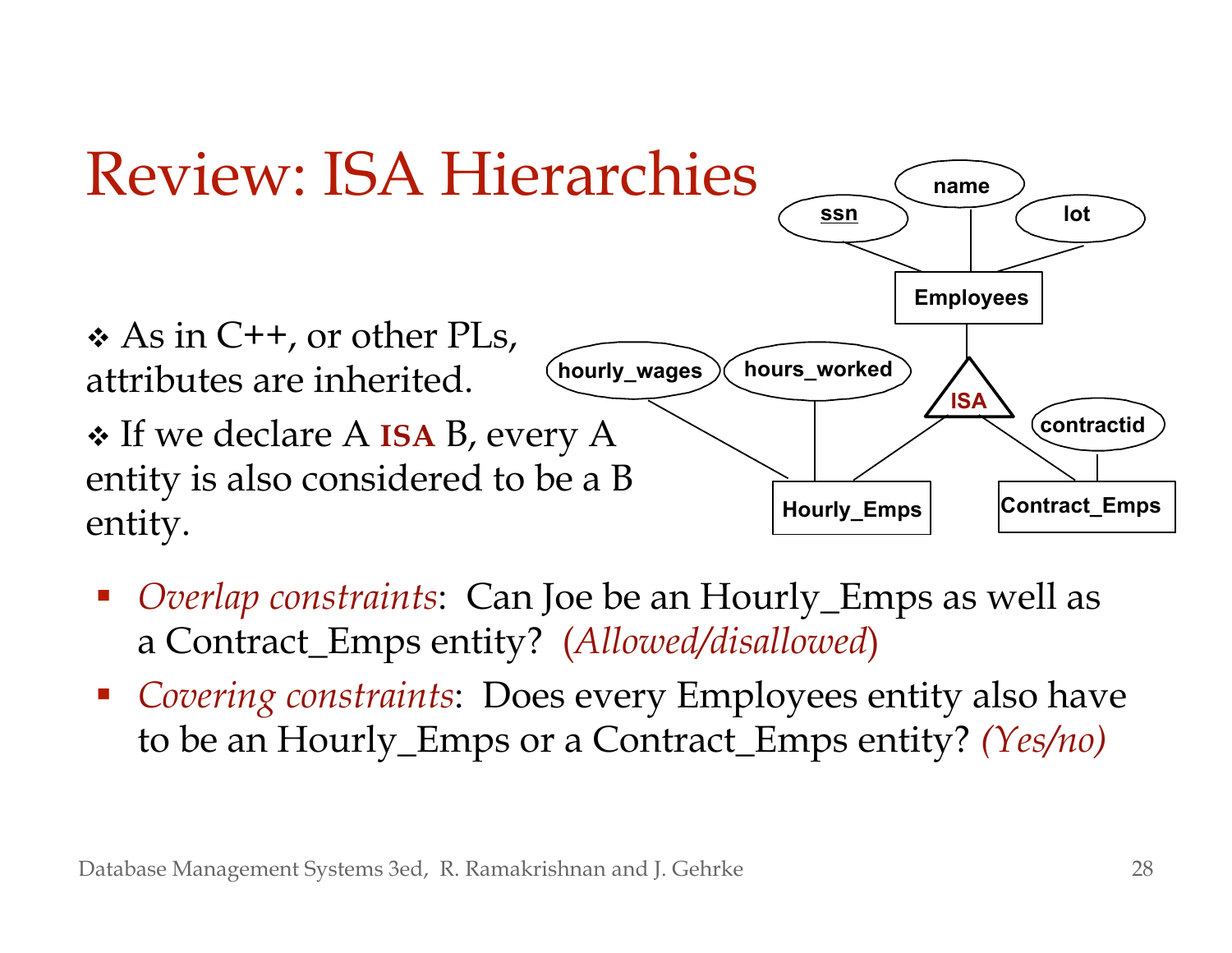#### Translating ISA Hierarchies to Relations

#### *General approach:*

- 3 relations: Employees, Hourly\_Emps and Contract\_Emps.
	- *Hourly\_Emps*: Every employee is recorded in Employees. For hourly emps, extra info recorded in Hourly\_Emps (*hourly\_wages*, *hours\_worked*, *ssn)*; must delete Hourly\_Emps tuple if referenced Employees tuple is deleted).
	- Queries involving all employees easy, those involving just Hourly\_Emps require a join to get some attributes.

■ Alternative: Just Hourly\_Emps and Contract\_Emps.

- *Hourly\_Emps*: *ssn*, *name, lot, hourly\_wages, hours\_worked.*
- Each employee must be in one of these two subclasses*.*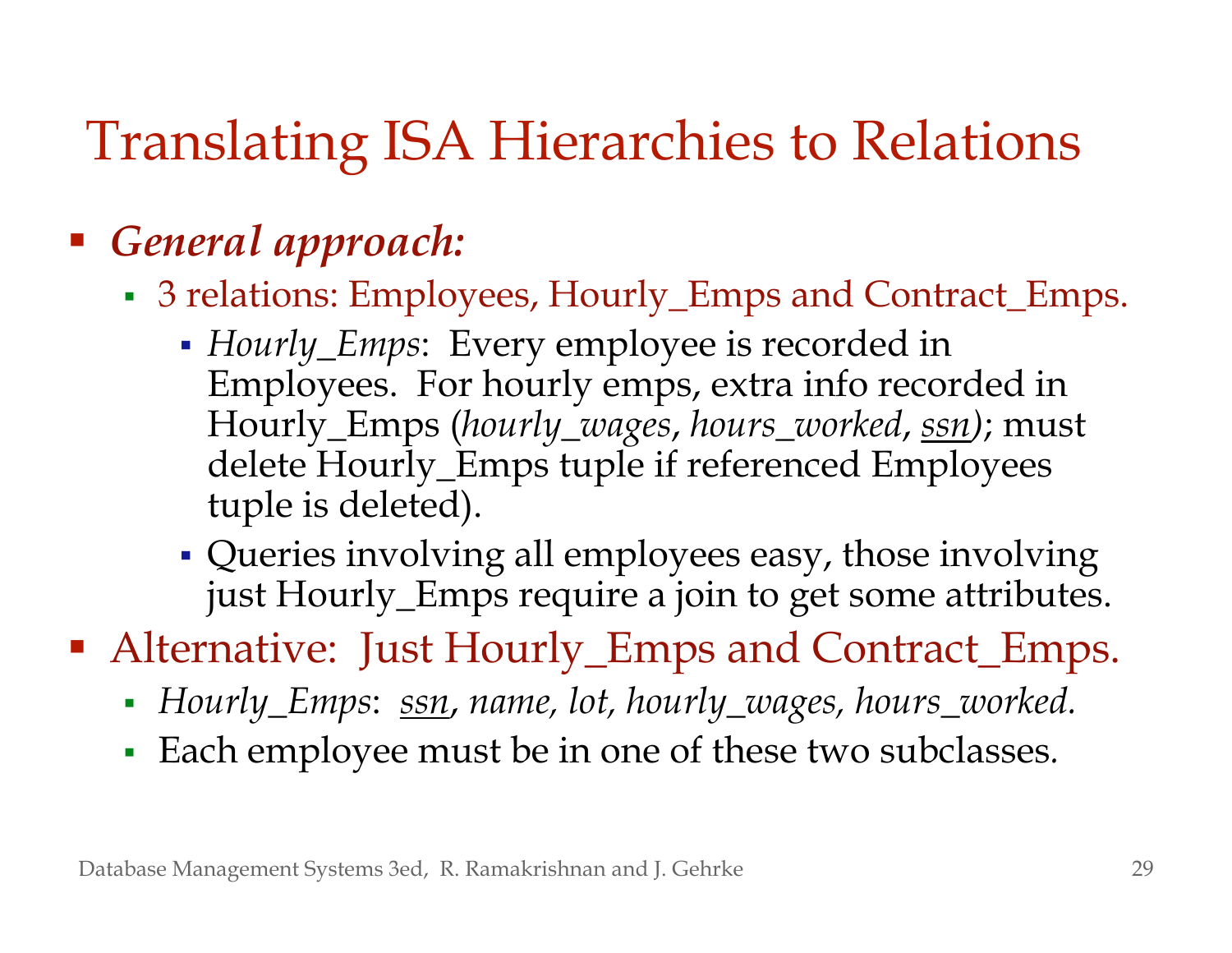#### Review: Binary vs. Ternary Relationships

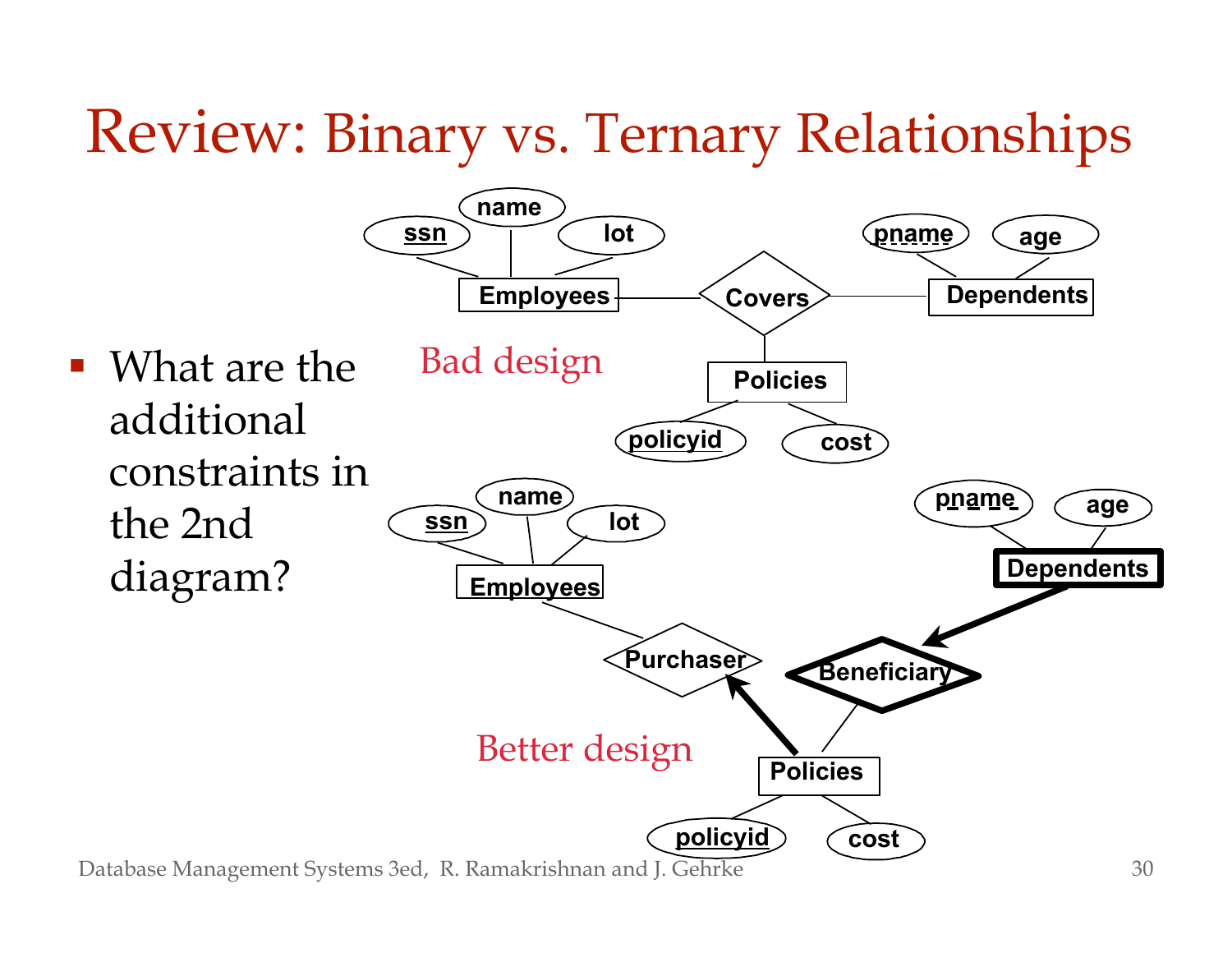#### Binary vs. Ternary Relationships (cont.)

■ The key constraints allow us to combine Purchaser with Policies and Beneficiary with Dependents.

CREATE TABLE Policies ( policyid INTEGER, cost REAL, ssn CHAR(11) NOT NULL, PRIMARY KEY (policyid). FOREIGN KEY (ssn) REFERENCES Employees, ON DELETE CASCADE)

- **Participation** constraints lead to pname CHAR(20), NOT NULL constraints. CREATE TABLE Dependents (
- **What if Policies is** a weak entity set?

 age INTEGER, policyid INTEGER, PRIMARY KEY (pname, policyid). FOREIGN KEY (policyid) REFERENCES Policies, ON DELETE CASCADE)

Database Management Systems 3ed, R. Ramakrishnan and J. Gehrke 31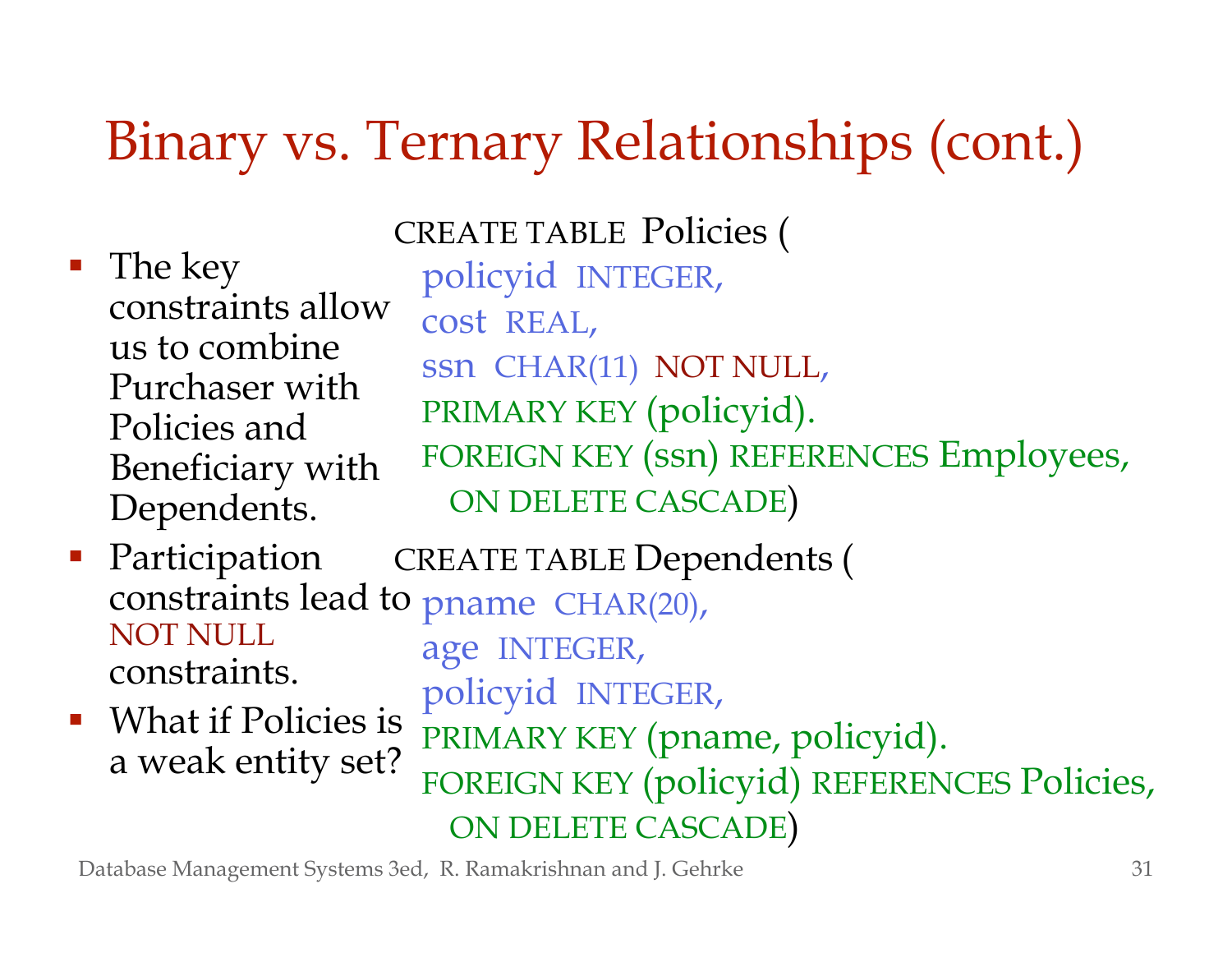#### Views

■ A <u>*view*</u> is just a relation, but we store a *definition*, rather than a set of tuples.

> CREATE VIEW YoungActiveStudents (name, grade) AS SELECT S.name, E.grade FROM Students S, Enrolled E WHERE  $S$ sid = E.sid and  $S$ .age $<$ 21

- Views can be dropped using the DROP VIEW command.
	- How to handle DROP TABLE if there's a view on the table?
		- DROP TABLE command has options to let the user specify this.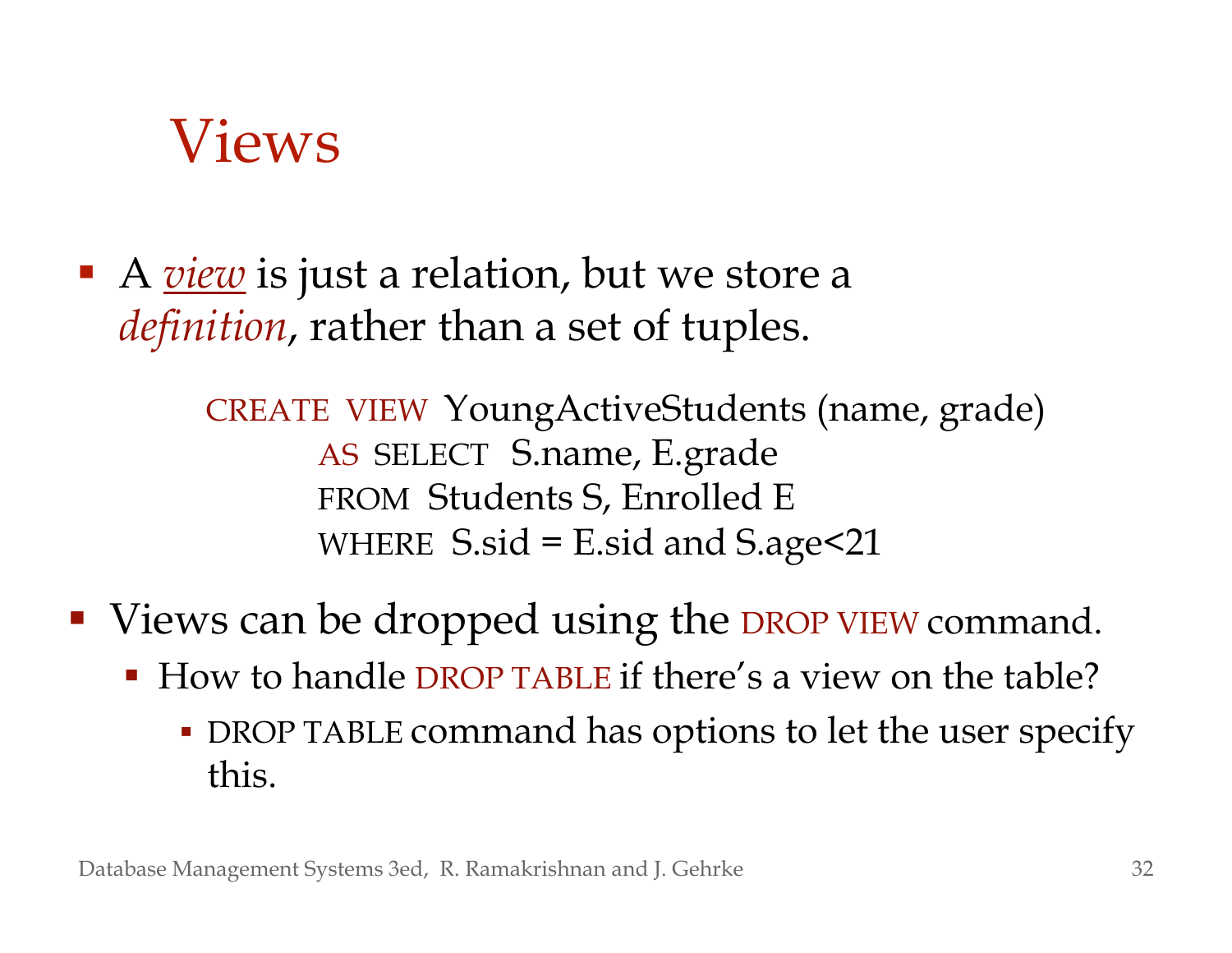## Views and Security

- Views can be used to present necessary information (or a summary), while hiding details in underlying relation(s).
	- Given YoungStudents, but not Students or Enrolled, we can find students s who have are enrolled, but not the *cid' s* of the courses they are enrolled in.